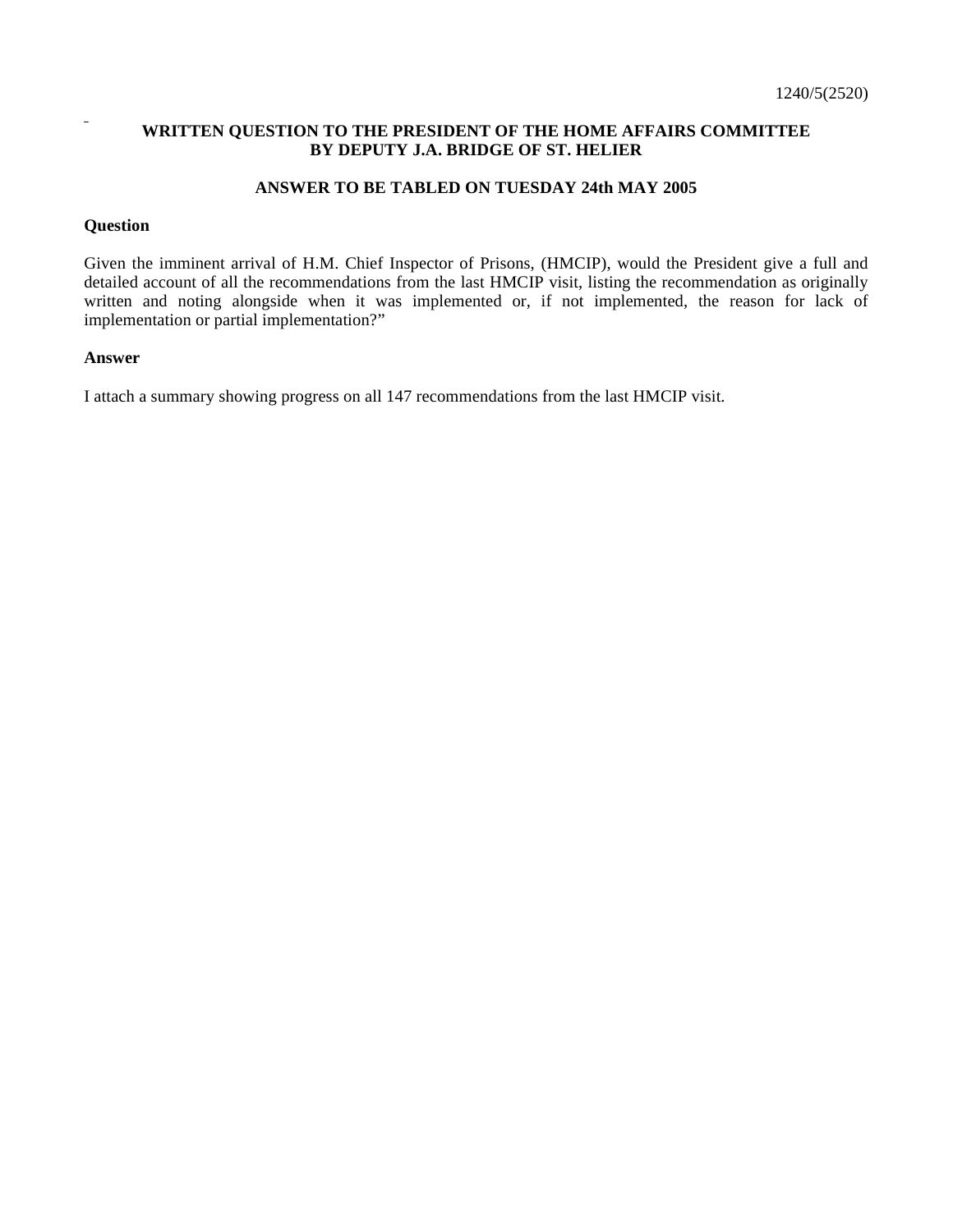| lо.   | <b>RECOMMENDATION</b>                                                                                                                                                                                                                    | <b>WHEN</b><br><b>ACHIEVED</b> | <b>COMMENTS</b>                                                                                                                                                                                                                                                                        |
|-------|------------------------------------------------------------------------------------------------------------------------------------------------------------------------------------------------------------------------------------------|--------------------------------|----------------------------------------------------------------------------------------------------------------------------------------------------------------------------------------------------------------------------------------------------------------------------------------|
|       | To the Home Affairs Committee                                                                                                                                                                                                            |                                |                                                                                                                                                                                                                                                                                        |
|       | Reception                                                                                                                                                                                                                                |                                |                                                                                                                                                                                                                                                                                        |
| 10.01 | Improved reception area for women<br>and vulnerable male prisoners should<br>be provided to give sufficient space<br>for all parts of the process together<br>with suitable strip searching, catering<br>and bathroom facilities. (2.07) | Not achieved                   | The second phase of<br>redevelopment due for completion<br>in 2006 will provide an<br>opportunity to re-assess the use of<br>all accommodation across the<br>establishment. There remains a<br>commitment to improve the living<br>conditions for women prisoners.                     |
| 10.02 | Discrete Health Care rooms should<br>be provided in both the Women's<br>and Vulnerable Prisoners' Unit.<br>(2.10)                                                                                                                        | Not achieved                   | This can be considered following<br>the next phase of redevelopment<br>in 2006 but it is unlikely to be<br>achieved for all discrete areas of<br>the prison until further<br>development work is undertaken,<br>currently scheduled to begin in<br>2009.                               |
|       | <b>First Night</b>                                                                                                                                                                                                                       |                                |                                                                                                                                                                                                                                                                                        |
| 10.03 | All prison staff should wear<br>identification that can be clearly seen<br>and read. $(2.25)$                                                                                                                                            | 2003                           | Prison Officers wear numbered<br>insignia                                                                                                                                                                                                                                              |
|       | <b>Prisoners' Legal Rights</b>                                                                                                                                                                                                           |                                |                                                                                                                                                                                                                                                                                        |
| 10.04 | We suggest that all time served for<br>the current offence be allowed to<br>count towards a prisoner's sentence<br>for that offence. (2.43)                                                                                              | Not achieved                   | This is a matter for the law<br>officers (it refers to time spent in<br>police custody prior to arriving at<br>the prison).                                                                                                                                                            |
| 10.05 | Access to a library of current legal<br>textbooks should be ensured in all<br>relevant cases. (2.05)                                                                                                                                     |                                | We do not have a secure library<br>staffed by professional staff (only<br>prisoners) and experience has<br>shown that such books would be<br>stolen. Prisoners requesting legal<br>information will be provided with<br>it on an individual basis.                                     |
|       | <b>Movement of Prisoners to and</b><br>from Court and Inter-Prison<br><b>Transfers</b>                                                                                                                                                   |                                |                                                                                                                                                                                                                                                                                        |
| 10.06 | Women should be transported<br>separately from men and young male<br>prisoners separately from adults.<br>(2.57)                                                                                                                         | Not achieved                   | A matter for the States of Jersey<br>Police who perform the<br>transportation function.                                                                                                                                                                                                |
|       | <b>Accommodation and Facilities</b>                                                                                                                                                                                                      |                                |                                                                                                                                                                                                                                                                                        |
|       | <b>Female Residential Unit</b>                                                                                                                                                                                                           |                                |                                                                                                                                                                                                                                                                                        |
|       |                                                                                                                                                                                                                                          |                                | The speed of response at night<br>will depend on the number of<br>prisoners across the prison who<br>request access at the same time<br>and the availability of staff due to<br>other commitments. The situation<br>will be improved significantly<br>when a greater proportion of the |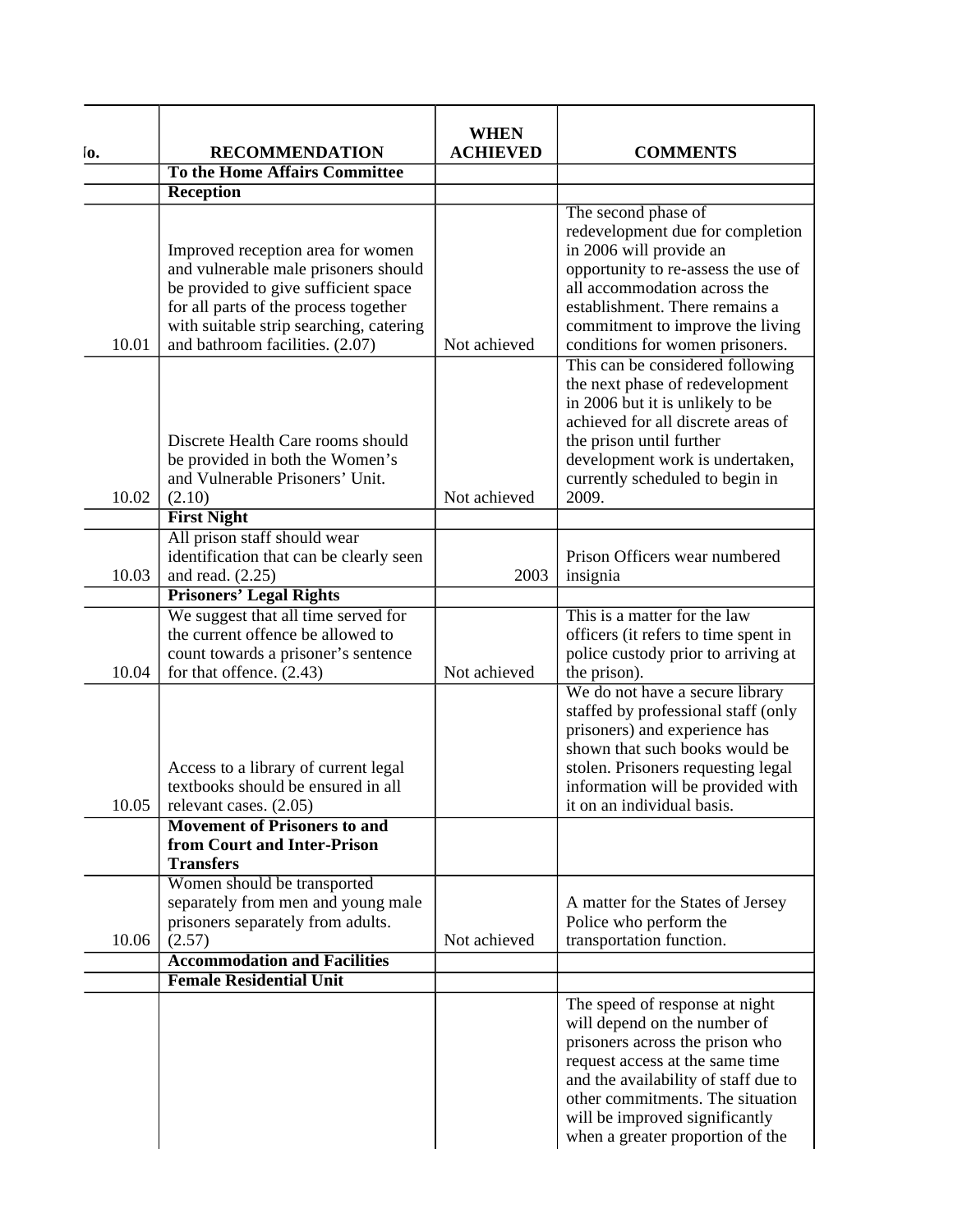|        | Speedy access should be given to<br>sanitation during all periods when     |                       | available accommodation has in-<br>cell sanitation following       |
|--------|----------------------------------------------------------------------------|-----------------------|--------------------------------------------------------------------|
| 10.07  | prisoners are locked in their cells.<br>(3.07)                             | Partially<br>Achieved | completion of the next phase of<br>redevelopment in 2006.          |
|        |                                                                            |                       | The second phase of                                                |
|        |                                                                            |                       | redevelopment due for completion<br>in 2006 will provide an        |
|        |                                                                            |                       | opportunity to re-assess the use of                                |
|        | The numbers held in the women's                                            |                       | all accommodation across the                                       |
|        | dormitory should be reduced by the<br>provision of more double and single  |                       | establishment. There remains a<br>commitment to improve the living |
| 10.08  | cell accommodation. (3.08)                                                 | Not achieved          | conditions for women prisoners.                                    |
|        |                                                                            |                       | The second phase of                                                |
|        | Separately located segregation cells                                       |                       | redevelopment due for completion<br>in 2006 will provide an        |
|        | should be used for men and women.                                          |                       | opportunity to re-assess the use of                                |
|        | The reportedly unused padded cell<br>should be converted into normal       |                       | all accommodation across the<br>establishment. There remains a     |
|        | accommodation as soon as possible.                                         |                       | commitment to improve the living                                   |
| 10.09  | (3.12)                                                                     | Not achieved          | conditions for women prisoners.                                    |
|        |                                                                            |                       | The second phase of<br>redevelopment due for completion            |
|        |                                                                            |                       | in 2006 will provide an                                            |
|        |                                                                            |                       | opportunity to re-assess the use of                                |
|        |                                                                            |                       | all accommodation across the<br>establishment. There remains a     |
|        | Alternative (even if temporary)                                            |                       | commitment to improve the living                                   |
|        | accommodation should be found for                                          |                       | conditions for women prisoners,                                    |
|        | the accommodation of disruptive,<br>anti-social or mentally ill women.     |                       | this will include provision to<br>segregate female prisoners       |
| 10.10. | (3.13)                                                                     | Not achieved          | separately from men.                                               |
|        |                                                                            |                       | The second phase of                                                |
|        |                                                                            |                       | redevelopment due for completion<br>in 2006 will provide an        |
|        |                                                                            |                       | opportunity to re-assess the use of                                |
|        |                                                                            |                       | all accommodation across the                                       |
|        |                                                                            |                       | establishment. There remains a<br>commitment to improve the living |
|        |                                                                            |                       | conditions for women prisoners                                     |
|        | A quiet place should be provided for<br>prisoners to have time out of the  |                       | including the provision of<br>'activity' space for different       |
| 10.11  | general activities of the wing. (3.14)                                     | Not achieved          | activities.                                                        |
|        |                                                                            |                       | The second phase of                                                |
|        |                                                                            |                       | redevelopment due for completion<br>in 2006 will provide an        |
|        |                                                                            |                       | opportunity to re-assess the use of                                |
|        | Alternative and ligature free                                              |                       | all accommodation across the                                       |
|        | accommodation should be provided<br>for disruptive and mentally ill        |                       | establishment. There remains a<br>commitment to improve the living |
|        | prisoners and we recommend                                                 |                       | conditions for women prisoners                                     |
|        | examination of the 'Safer Cell                                             |                       | although the ability to provide                                    |
| 10.12  | Project' established by the Prison<br>Service of England and Wales. (3.15) | Not achieved          | ligature-free accommodation will<br>depend on available resources. |
|        |                                                                            |                       |                                                                    |
|        |                                                                            |                       | The second phase of<br>redevelopment due for completion            |
|        |                                                                            |                       |                                                                    |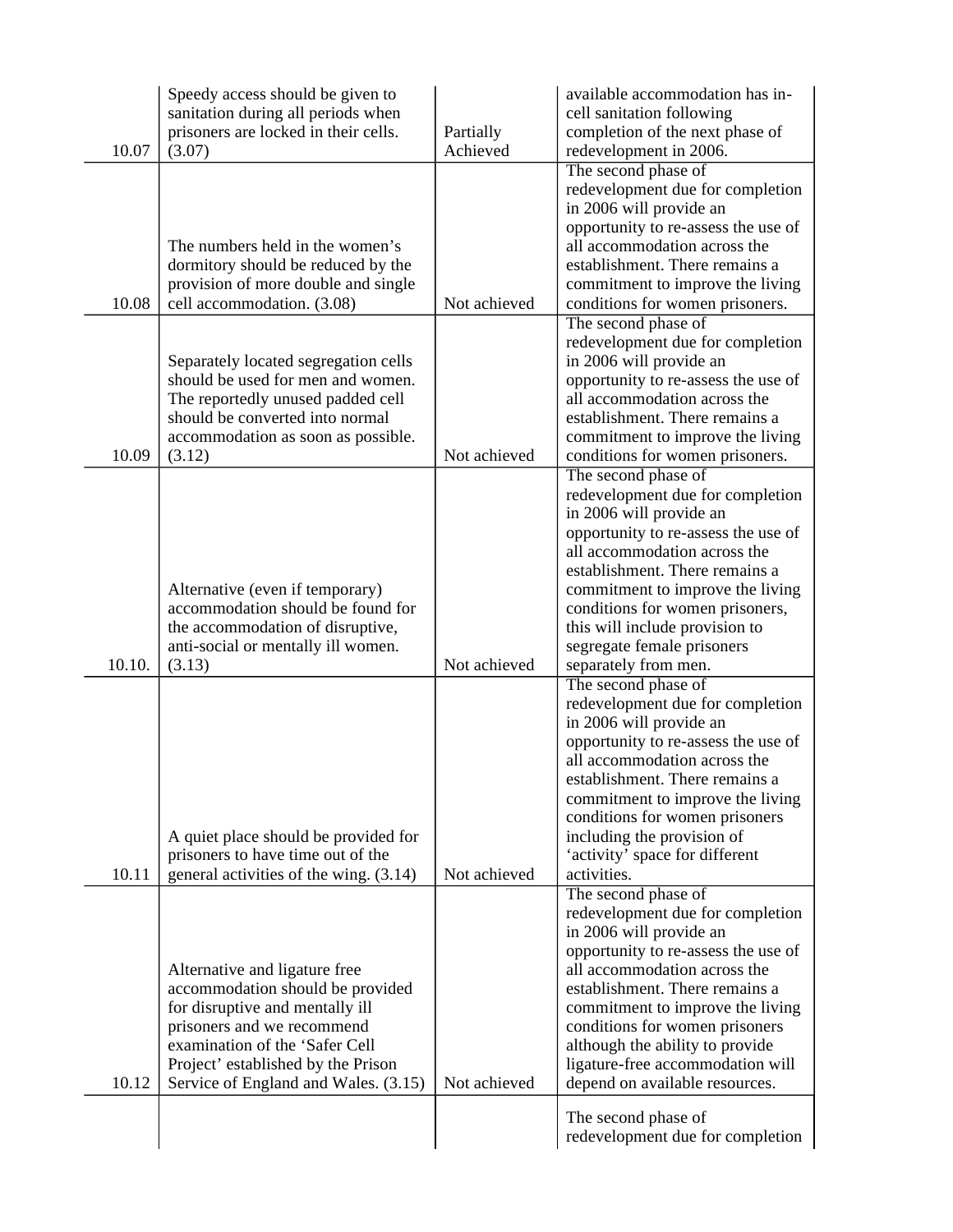| 10.13 | A Dining/Kitchen Area should be<br>provided to allow all prisoners to<br>dine out, in a smoke free<br>environment and other space<br>provided for association throughout<br>the day. $(3.17)$                                                                                                                                                                                                                                                                       | Not achieved | in 2006 will provide an<br>opportunity to re-assess the use of<br>all accommodation across the<br>establishment. There remains a<br>commitment to improve the living<br>conditions for women prisoners<br>including the provision of<br>'activity' space for different<br>activities.                                                                                                                                       |
|-------|---------------------------------------------------------------------------------------------------------------------------------------------------------------------------------------------------------------------------------------------------------------------------------------------------------------------------------------------------------------------------------------------------------------------------------------------------------------------|--------------|-----------------------------------------------------------------------------------------------------------------------------------------------------------------------------------------------------------------------------------------------------------------------------------------------------------------------------------------------------------------------------------------------------------------------------|
| 10.14 | More space should be provided so<br>that a range of activities can take<br>place at the same time, if necessary.<br>(3.18)                                                                                                                                                                                                                                                                                                                                          | Not achieved | The second phase of<br>redevelopment due for completion<br>in 2006 will provide an<br>opportunity to re-assess the use of<br>all accommodation across the<br>establishment. There remains a<br>commitment to improve the living<br>conditions for women prisoners<br>including the provision of<br>'activity' space for different<br>activities.                                                                            |
| 10.15 | Additional building should also<br>provide adequate interview rooms,<br>launderette, clothing storage space,<br>cleaning equipment storage, general<br>storerooms and medical treatment<br>rooms. (3.19)                                                                                                                                                                                                                                                            | Not achieved | The second phase of<br>redevelopment due for completion<br>in 2006 will provide an<br>opportunity to re-assess the use of<br>all accommodation across the<br>establishment. There remains a<br>commitment to improve the living<br>conditions for women prisoners,<br>resource constraints may limit the<br>amount of additional facilities we<br>are able to provide.                                                      |
| 10.16 | A discrete new unit should be built<br>within the grounds of the<br>establishment to house women<br>requiring closed prison conditions, so<br>that economies of scale can be<br>maintained in respect of shared<br>facilities and services. Cellular<br>accommodation should be varied to<br>meet the needs of different women,<br>and the wing should contain more<br>association space and adequate<br>interview rooms, storerooms and<br>treatment rooms. (3.23) | Not achieved | The second phase of<br>redevelopment due for completion<br>in 2006 will provide an<br>opportunity to re-assess the use of<br>all accommodation across the<br>establishment. There remains a<br>commitment to improve the living<br>conditions for women prisoners<br>but the decision has been taken<br>that it is better value for money to<br>reconfigure part of the existing<br>accommodation than build a new<br>unit. |
| 10.17 | A discrete Reception Area for<br>women should be provided. (3.24)<br><b>Young Offender Unit</b>                                                                                                                                                                                                                                                                                                                                                                     | Not achieved | The second phase of<br>redevelopment due for completion<br>in 2006 will provide an<br>opportunity to re-assess the use of<br>all accommodation across the<br>establishment including the<br>provision of a discrete area for the<br>reception of women prisoners.                                                                                                                                                           |
|       | <b>Accommodation</b>                                                                                                                                                                                                                                                                                                                                                                                                                                                |              |                                                                                                                                                                                                                                                                                                                                                                                                                             |
|       | The prison should continue to pursue                                                                                                                                                                                                                                                                                                                                                                                                                                |              |                                                                                                                                                                                                                                                                                                                                                                                                                             |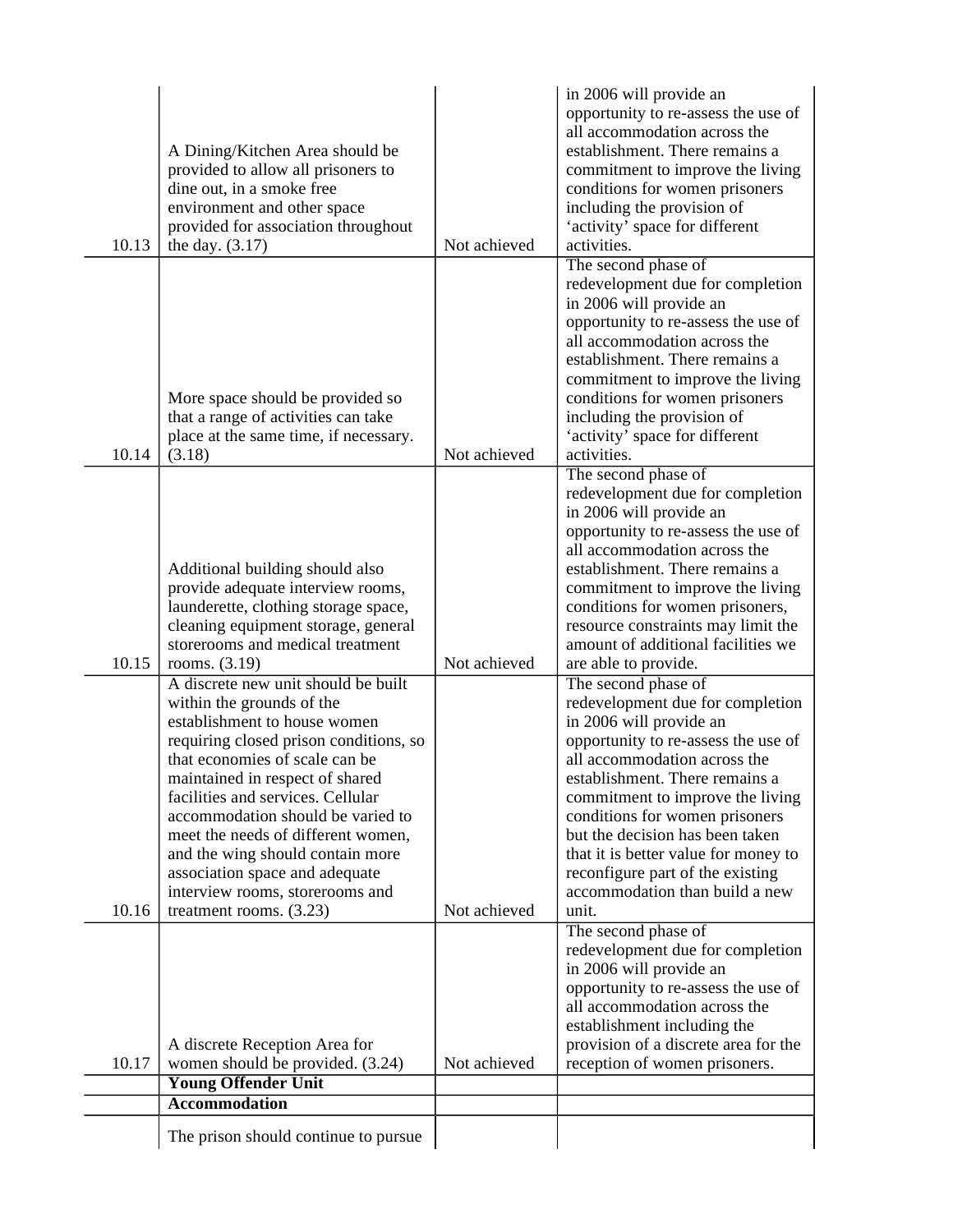|        | a solution to overnight lavatory                                             |                |                                                                     |
|--------|------------------------------------------------------------------------------|----------------|---------------------------------------------------------------------|
|        | access, including the option of fitting                                      | Not achieved   | There are currently no funds                                        |
| 10.18  | electronic unlocking system. (3.31)                                          |                | available to pursue such an option.                                 |
|        | <b>Hygiene</b>                                                               |                |                                                                     |
|        | More baths should be installed,                                              |                |                                                                     |
|        | particularly on the Female Unit.                                             |                | There are currently no funds                                        |
| 10.19  | (3.55)<br><b>Substance Use</b>                                               | Not achieved   | available to pursue such an option.                                 |
|        |                                                                              |                | Work continues with a number of                                     |
|        | The Community Alcohol and Drug<br>Service should be enlisted to conduct      |                |                                                                     |
|        | a needs analysis in the prison. (4.08)                                       |                | agencies including the Drug and<br>Alcohol Agency and colleagues    |
| 10.20. |                                                                              | 2003           | from the Health Department.                                         |
|        | To describe the current drugs testing                                        |                | The policy will be reconsidered                                     |
|        | at La Moye as 'voluntary' is patently                                        |                | once the new Prison Rules are in                                    |
|        | inappropriate and the testing policy                                         |                | place to permit Mandatory Drugs                                     |
| 10.21  | should be reviewed. (4.12)                                                   | Not achieved   | Testing.                                                            |
|        | There should be a review of the way                                          |                |                                                                     |
|        | in which the testing for drugs at La                                         |                |                                                                     |
|        | Moye is carried out, both in terms of                                        |                |                                                                     |
|        | its application and its processes.                                           |                | Staff are trained in taking oral                                    |
| 10.22  | (4.13)                                                                       | 2003           | samples.                                                            |
|        | <b>Suicide Prevention and Self-Harm</b>                                      |                |                                                                     |
|        | <b>Reduction</b>                                                             |                |                                                                     |
|        | It had not proved possible to install a                                      |                |                                                                     |
|        | dedicated, accessible Samaritan's                                            |                |                                                                     |
|        | telephone line. This fundamental life-                                       |                |                                                                     |
|        | saving device should be further<br>explored and its installation             |                |                                                                     |
| 10.23  | supported. (4.33)                                                            | 2003           |                                                                     |
|        | <b>Complaints Procedures:</b>                                                |                |                                                                     |
|        | <b>Applications, Requests and</b>                                            |                |                                                                     |
|        | <b>Complaints, Access to the Board of</b>                                    |                |                                                                     |
|        | <b>Visitors</b>                                                              |                |                                                                     |
|        | A clear independent avenue of                                                |                |                                                                     |
|        | complaint should be set up with the                                          |                |                                                                     |
|        | appointment of a Prisons'                                                    | Considered but |                                                                     |
| 10.24  | Ombudsman. (4.39)                                                            | not pursued    | Decision taken not to proceed.                                      |
|        | There should be an independent                                               |                |                                                                     |
|        | appeal process, which should be                                              |                |                                                                     |
|        | explained to prisoners, and appeals                                          |                |                                                                     |
| 10.25  | should always be dealt with                                                  | Considered but |                                                                     |
|        | promptly. $(4.41)$<br><b>Security</b>                                        | not pursued    | Decision taken not to proceed.                                      |
|        | Accommodation of a lower security                                            |                |                                                                     |
|        | category should be provided outside                                          |                |                                                                     |
|        | the main prison perimeter where                                              |                |                                                                     |
|        | carefully selected prisoners could                                           |                | There are currently no funds to                                     |
|        | serve their sentences, in most cases                                         |                | pursue such an option although                                      |
|        | working in the community either as                                           |                | proposals are being drawn up for                                    |
| 10.26  | volunteers or in paid work. (5.04)                                           | Not achieved   | consideration at a later date.                                      |
|        |                                                                              |                | The second phase of                                                 |
|        |                                                                              |                |                                                                     |
|        | Alternative accommodation should                                             |                | redevelopment due for completion                                    |
|        | be sought for women prisoners                                                |                | in 2006 will provide an                                             |
|        | taking into consideration all possible<br>options, including the erection of |                | opportunity to re-assess the use of<br>all accommodation across the |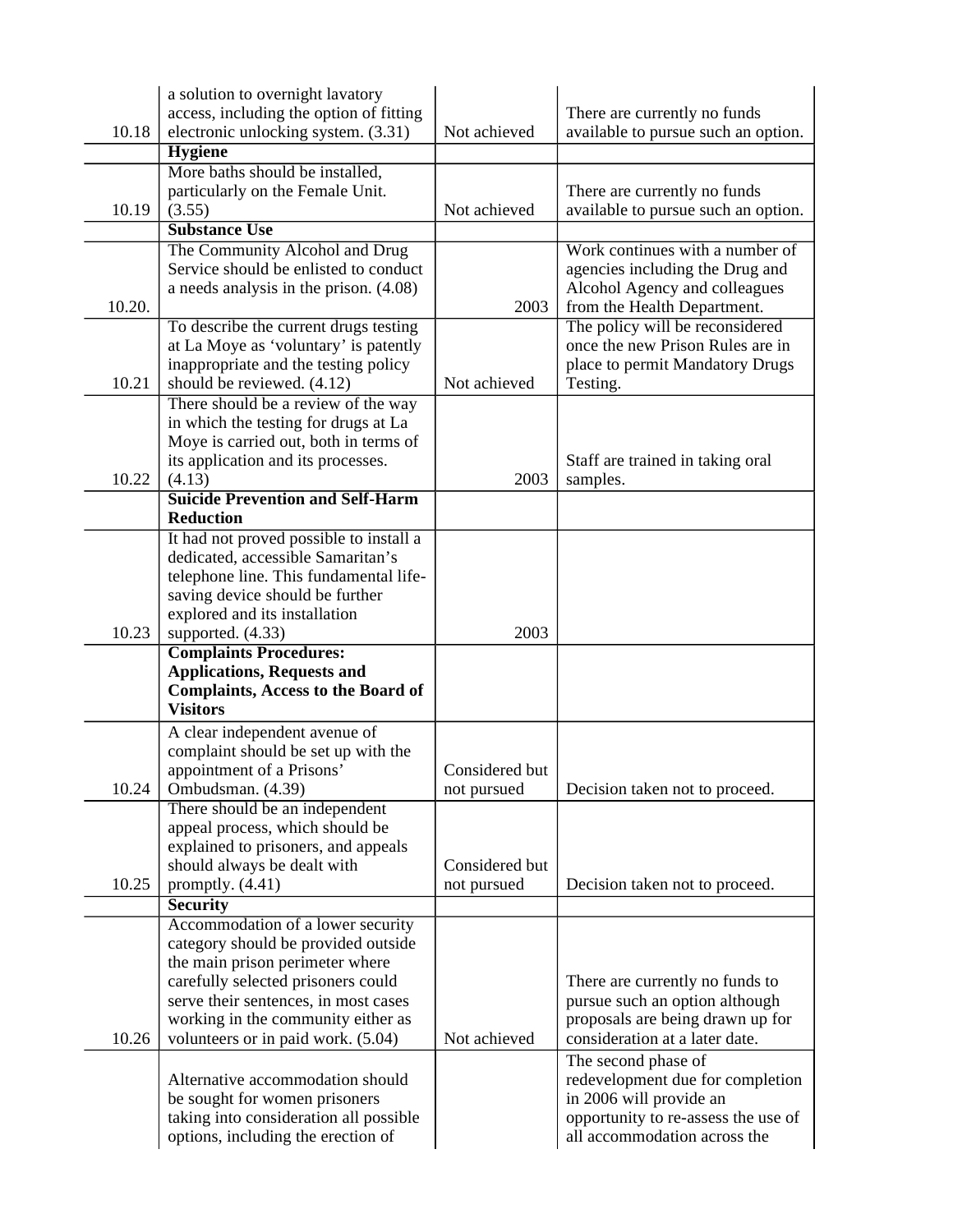|        | purpose built units inside the<br>perimeter or outside the perimeter, or                                                                                                                                                                                                                                                                                                                        |                               | establishment. There remains a<br>commitment to improve the living                                                                                                                                                                                                                                                                                                            |
|--------|-------------------------------------------------------------------------------------------------------------------------------------------------------------------------------------------------------------------------------------------------------------------------------------------------------------------------------------------------------------------------------------------------|-------------------------------|-------------------------------------------------------------------------------------------------------------------------------------------------------------------------------------------------------------------------------------------------------------------------------------------------------------------------------------------------------------------------------|
| 10.27  | a combination of both. (5.06)                                                                                                                                                                                                                                                                                                                                                                   | Not achieved                  | conditions for women prisoners.                                                                                                                                                                                                                                                                                                                                               |
|        | <b>Use of Force</b>                                                                                                                                                                                                                                                                                                                                                                             |                               |                                                                                                                                                                                                                                                                                                                                                                               |
|        | The authorisation form for the use of                                                                                                                                                                                                                                                                                                                                                           |                               |                                                                                                                                                                                                                                                                                                                                                                               |
|        | special cells should be amended to<br>include reasons for the use of that                                                                                                                                                                                                                                                                                                                       |                               |                                                                                                                                                                                                                                                                                                                                                                               |
| 10.28  | accommodation. (5.14)                                                                                                                                                                                                                                                                                                                                                                           | 2003                          |                                                                                                                                                                                                                                                                                                                                                                               |
|        |                                                                                                                                                                                                                                                                                                                                                                                                 |                               | The second phase of                                                                                                                                                                                                                                                                                                                                                           |
| 10.29  | There have been occasions when<br>female prisoners had been located in<br>the Segregation Unit of the male part<br>of the prison. Facilities for disruptive<br>prisoners in the Female Unit were<br>virtually non-existant. This should be<br>taken into account when<br>consideridering the future needs of<br>La Moye and its population. $(5.15)$<br><b>Prisoner Disciplinary Procedures</b> |                               | redevelopment due for completion<br>in 2006 will provide an<br>opportunity to re-assess the use of<br>all accommodation across the<br>establishment. There remains a<br>commitment to improve the living<br>conditions for women prisoners,<br>this will include the provision to<br>segregate female prisoners<br>separately from men.                                       |
|        |                                                                                                                                                                                                                                                                                                                                                                                                 |                               | This proposition was rejected as                                                                                                                                                                                                                                                                                                                                              |
| 10.30. | An independent channel of appeal<br>against adjudications should be<br>introduced. (5.19)                                                                                                                                                                                                                                                                                                       | Not achieved                  | part of the review of Prison Rules<br>but may be revisited following<br>fresh considerations as part of<br>ensuring new Rules are Human<br>Rights compliant.                                                                                                                                                                                                                  |
|        | <b>Vulnerable Prisoner Unit</b><br>(including provision for sex<br>offenders)                                                                                                                                                                                                                                                                                                                   |                               |                                                                                                                                                                                                                                                                                                                                                                               |
| 10.31  | We recommend that reference be.<br>made to HMP Durham which has<br>successfully introduced the principle<br>of a 'Non-Collusive Regime' as a<br>means of dispensing with a<br>Vulnerable Prisoner Unit. (5.25)                                                                                                                                                                                  | Not achieved                  | Peculiarities associated with<br>prison in Jersey mean this is<br>unlikely to succeed in totally<br>eliminating the need for a<br>Vulnerable Prisoner Unit,<br>although following improved<br>staffing levels and when new<br>accommodation is available (in<br>2006), the policy will be reviewed<br>with the aim of reducing the<br>number of prisoners held in the<br>VPU. |
|        | The difficulties of keeping remand<br>and convicted prisoners safe in a<br>single prison institution, in an island<br>community, were noted and in our<br>view, some of these difficulties might                                                                                                                                                                                                |                               | The small overall size of the<br>prison would make this                                                                                                                                                                                                                                                                                                                       |
| 10.32  | be reduced by keeping remand and<br>convicted prisoners separately. We<br>recommend accordingly. (5.26)<br><b>Child Protection</b>                                                                                                                                                                                                                                                              | Considered but<br>not pursued | recommendation very costly to<br>bring in by reducing the flexibility<br>of use of the accommodation.                                                                                                                                                                                                                                                                         |
|        | The review of child protection should<br>develop a system of vulnerability<br>assessment to be completed by both<br>Probation (or other qualified<br>community based) staff to                                                                                                                                                                                                                  |                               |                                                                                                                                                                                                                                                                                                                                                                               |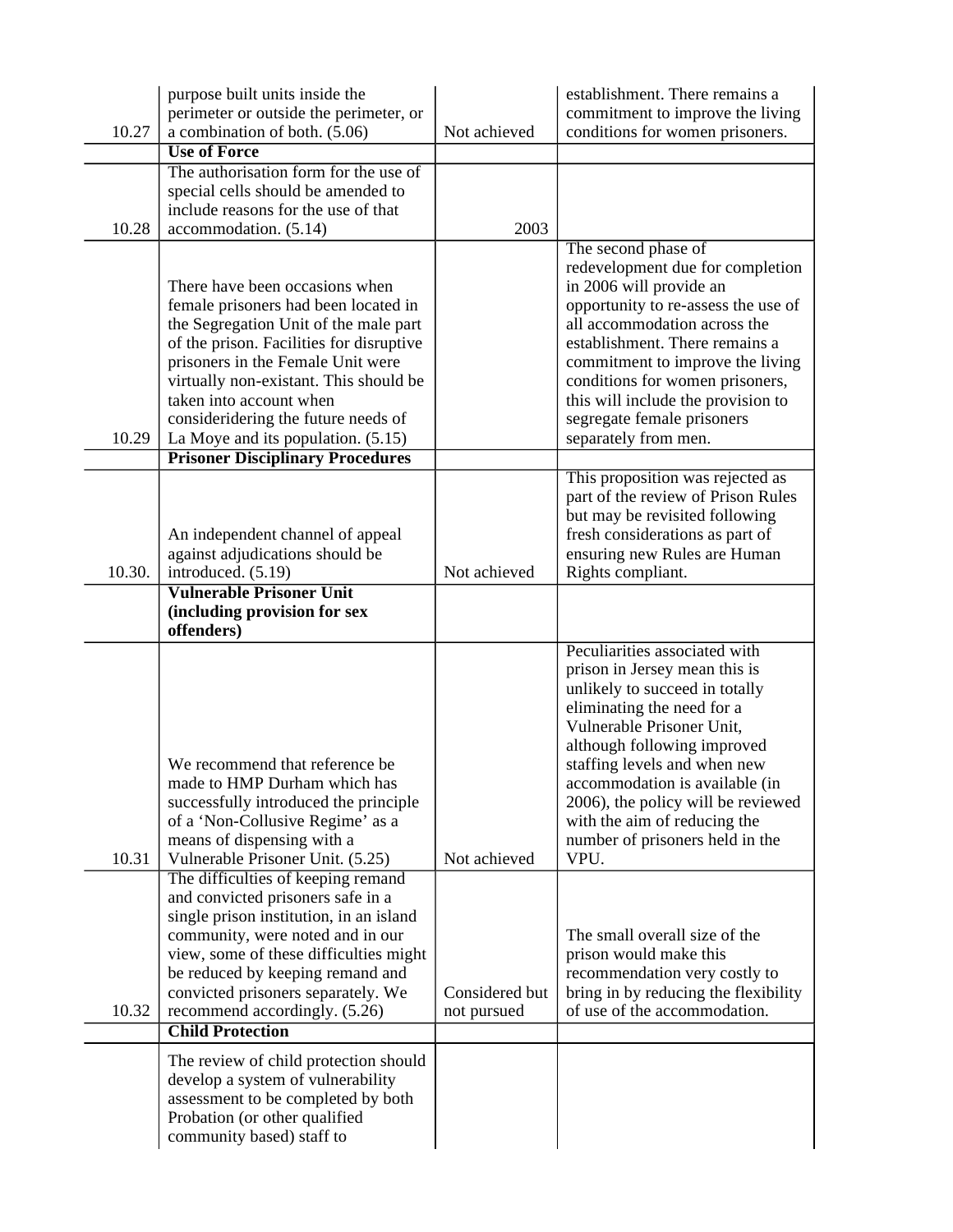|        | accompany all remanded or                                          |               |                                                                  |
|--------|--------------------------------------------------------------------|---------------|------------------------------------------------------------------|
|        | convicted young people when they<br>arrived from the Court and the |               | Lack of staff resources and no<br>senior manager responsible for |
|        | establishment's staff should add their                             |               | Child Protection to                                              |
|        | own observations and judgments to                                  |               | organise/coordinate Child                                        |
| 10.33  | this assessment. $(5.30)$                                          | Not achieved  | Protection Procedures.                                           |
|        | The protection procedures should be                                |               |                                                                  |
|        | developed and implemented with                                     |               |                                                                  |
|        | urgency and a system of                                            |               | Some new procedures are in place                                 |
|        | comprehensive vulnerability                                        |               | but lack of staff resources means                                |
|        | assessment should be developed for                                 | Partially     | full implementation is not                                       |
| 10.34  | all new arrivals. (5.31)                                           | Achieved      | possible.                                                        |
|        | <b>Health Care</b>                                                 |               |                                                                  |
|        | The Home Affairs Committee should                                  |               |                                                                  |
|        | consider developing a more formal                                  |               |                                                                  |
|        | statement of aims for the Health Care                              |               | This continues as part of the                                    |
|        | service for prisoners and other                                    |               | overall review of the health care                                |
| 10.35  | offenders. (6.02)                                                  | 2004          | needs of prisoners.                                              |
|        | The Home Affairs Committee should                                  |               |                                                                  |
|        | consider commissioning a health care                               |               | Completed by Dr. Rosemary Wool                                   |
| 10.36  | needs assessment. (6.03)                                           | 2004          | in 2004                                                          |
|        | Consideration should be given to                                   |               |                                                                  |
|        | inviting the professional standards                                |               |                                                                  |
|        | inspectorate of the Royal                                          |               |                                                                  |
|        | Pharmaceutical Society of Great                                    |               |                                                                  |
|        | Britain to conduct an inspection of                                |               | Achieved by default - HMCIP will                                 |
| 10.37  | the pharmacy services at La Moye                                   | 2005          | invite them as part of the                                       |
|        | and to offer advice. (6.19)<br>We suggest that the Home Affairs    |               | inspection in 2005.                                              |
|        | Committee gives consideration to                                   |               |                                                                  |
|        | commissioning a local assessment of                                |               |                                                                  |
|        | need with a view to developing a low                               |               | Plans are advanced for the                                       |
|        | secure/intensive care facility for the                             |               | provision of such a unit at                                      |
| 10.38  | island's mental health service. (6.19)                             | 2005          | St. Saviour's.                                                   |
|        | <b>Education</b>                                                   |               |                                                                  |
|        |                                                                    |               | Basic Skills assessment is now                                   |
|        | The scale and quality of initial needs                             |               | undertaken on all Young                                          |
|        | assessment should be improved.                                     | Partially     | Offenders and any other prisoners                                |
| 10.39  | (7.20)                                                             | Achieved      | who request it.                                                  |
|        | The curriculum offered should be                                   |               |                                                                  |
|        | established and developed based on                                 |               |                                                                  |
|        | the evidence gathered and that                                     |               |                                                                  |
|        | emerging from the initial needs                                    | Not achieved  | Lack of resources.                                               |
| 10.40. | assessment. (7.20)                                                 |               |                                                                  |
|        | The teaching environment and<br>facilities on the wings should be  | Partially     | Minimal improvement in some                                      |
| 10.41  | improved. (7.20)                                                   | Achieved      | areas but still woefully inadequate.                             |
|        |                                                                    |               | City and Guilds in Horticulture                                  |
|        |                                                                    |               | started at the end of 2004 and                                   |
|        | The number of accredited courses                                   |               | discussions continue with                                        |
|        | and opportunities in education and                                 |               | Highlands College concerning                                     |
|        | the workshops should be increased.                                 | Partially     | further developments but funding                                 |
| 10.42  | (7.20)                                                             | Achieved 2004 | concerns remain.                                                 |
|        | The number of staff (external) with                                |               |                                                                  |
|        |                                                                    |               |                                                                  |
|        |                                                                    |               |                                                                  |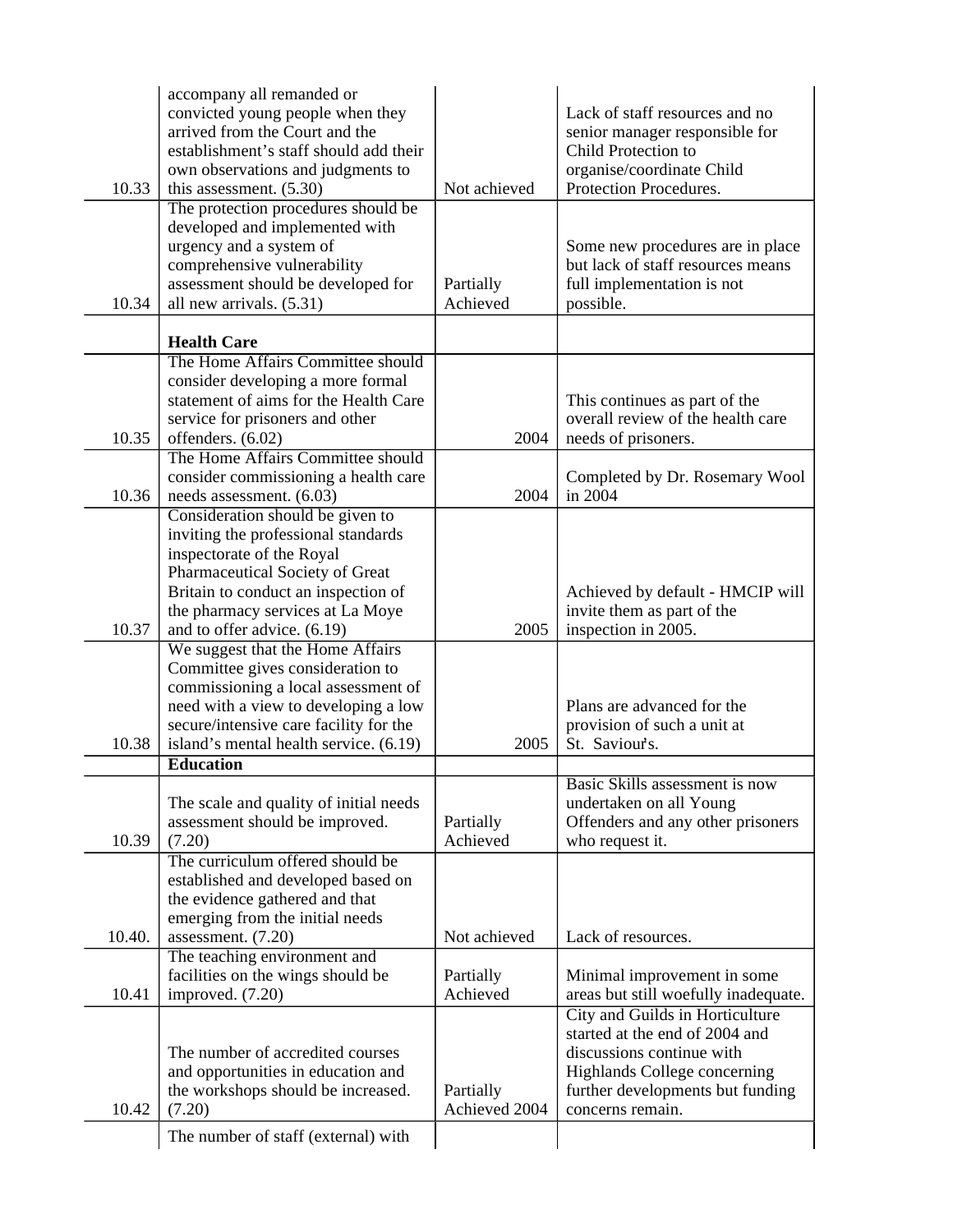|        | teaching qualifications should be<br>increased and steps taken to increase<br>the number of voluntary workers and |              | Lack of resources although<br>proposals will shortly be presented<br>for a much improved education |
|--------|-------------------------------------------------------------------------------------------------------------------|--------------|----------------------------------------------------------------------------------------------------|
| 10.43  | mentors. $(7.20)$                                                                                                 | Not achieved | provision across the prison.                                                                       |
|        | <b>Library</b>                                                                                                    |              | Lack of resources, although some                                                                   |
|        |                                                                                                                   |              | additional books have been                                                                         |
|        | Library provision and facilities                                                                                  | Partially    | acquired from those no longer                                                                      |
| 10.44  | should be improved. (7.20)                                                                                        | Achieved     | wanted by Jersey Library.                                                                          |
|        | <b>Physical Education</b>                                                                                         |              |                                                                                                    |
|        |                                                                                                                   |              | Although female prisoners do now                                                                   |
|        |                                                                                                                   |              | have access to some aspects of the                                                                 |
|        | Physical Education facilities should                                                                              |              | gymnasium, the area previously                                                                     |
|        | be improved for all prisoners as a                                                                                |              | available for them has been lost                                                                   |
| 10.45  | matter of priority. (7.44)                                                                                        | Not achieved | due to further building work.                                                                      |
|        | <b>Contact with Family and Friends</b>                                                                            |              |                                                                                                    |
|        | The whole visits system should be                                                                                 |              |                                                                                                    |
|        | reviewed. In particular efforts should                                                                            |              |                                                                                                    |
|        | be made to resolve the overcrowding                                                                               |              |                                                                                                    |
|        | situation on Saturdays. This should                                                                               |              |                                                                                                    |
|        | include offering visits on Sundays                                                                                |              | Additional sessions have been                                                                      |
|        | and possibly on weekend mornings                                                                                  | Partially    | arranged but Saturday remains                                                                      |
| 10.46  | as well. (7.59)                                                                                                   | Achieved     | very popular and busy.                                                                             |
|        | In the longer term, the physical                                                                                  |              |                                                                                                    |
|        | conditions in which visits take place                                                                             |              |                                                                                                    |
|        | should be radically improved to bring                                                                             |              | Lack of resources although                                                                         |
|        | them up to an acceptable condition                                                                                |              | consideration is being given to                                                                    |
|        | and the lack of facilities, particularly                                                                          |              | enhance provision with a                                                                           |
| 10.47  | for those with children, should be<br>addressed. (7.59)                                                           | Not achieved | relatively small additional amount<br>of capital funding.                                          |
|        | <b>Religious Practice, Pastoral Care</b>                                                                          |              |                                                                                                    |
|        | and Spiritual Activities                                                                                          |              |                                                                                                    |
|        | A dedicated area for religious                                                                                    |              |                                                                                                    |
|        | practice and spiritual activities                                                                                 |              |                                                                                                    |
|        | should be provided and made                                                                                       |              |                                                                                                    |
| 10.48  | accessible to all prisoners. (7.69)                                                                               | Not achieved | Lack of resources.                                                                                 |
|        | <b>Catering</b>                                                                                                   |              |                                                                                                    |
|        | Management should consider                                                                                        |              |                                                                                                    |
|        | establishing links with mainland                                                                                  |              |                                                                                                    |
|        | prison catering operations (such as                                                                               |              | Area Catering Manager from                                                                         |
|        | the Isle of Wight) to gain advice on                                                                              |              | Prison Service of England and                                                                      |
|        | effective cleaning and supervision                                                                                |              | Wales visits. Catering manager                                                                     |
| 10.49  | systems. $(8.07)$                                                                                                 | 2003         | attends Catering Conference.                                                                       |
|        | <b>Prisoner Programmes</b>                                                                                        |              |                                                                                                    |
|        | Note should be taken of the                                                                                       |              |                                                                                                    |
|        | conditions and controls which apply                                                                               |              |                                                                                                    |
|        | to the use of Offending Behaviour                                                                                 |              |                                                                                                    |
|        | Programmes, especially where these<br>are based on careful monitoring and                                         |              |                                                                                                    |
|        | research, and steps should be taken to                                                                            |              | If courses are run they do comply                                                                  |
|        | ensure that the effectiveness of                                                                                  |              | with the standards laid down by                                                                    |
| 10.50. | programmes is maximised. (9.02)                                                                                   | 2003         | OBPU.                                                                                              |
|        | The benefits of inter-agency work                                                                                 |              |                                                                                                    |
|        | with the Probation Service should be                                                                              |              |                                                                                                    |
|        | further explored in the interests of                                                                              |              |                                                                                                    |
|        |                                                                                                                   |              |                                                                                                    |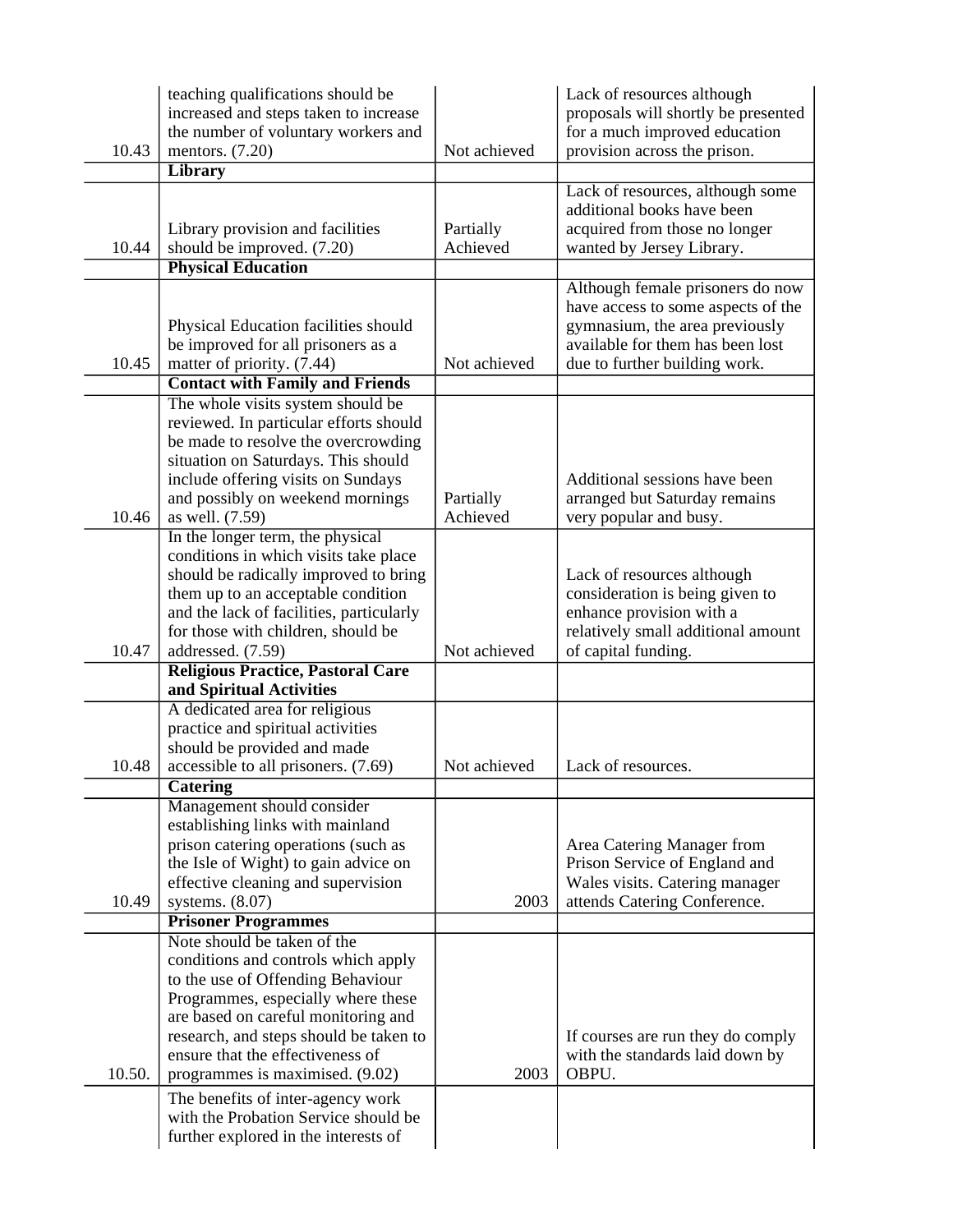|       | public safety and crime reduction.                          |      | Cooperation between the two                                      |
|-------|-------------------------------------------------------------|------|------------------------------------------------------------------|
| 10.51 | (9.05)                                                      | 2003 | services continues.                                              |
|       | <b>Psychology</b>                                           |      |                                                                  |
|       | The provision of a psychology                               |      |                                                                  |
|       | service should attract funding in its                       |      |                                                                  |
|       | own right, enabling full budgetary                          |      |                                                                  |
| 10.52 | provision to be restored to Education<br>services. $(9.06)$ | 2003 |                                                                  |
|       | The range of duties of the                                  |      | This is now an established post.                                 |
|       | Psychologist should be re-assessed to                       |      |                                                                  |
|       | ensure appropriate deployment of                            |      |                                                                  |
|       | this specialist resource, with advice                       |      |                                                                  |
|       | from the Supervising Psychologist in                        |      |                                                                  |
|       | Jersey together with any assistance                         |      |                                                                  |
|       | available from the Psychology                               |      |                                                                  |
|       | Support Unit (PSU) of the UK Prison                         |      | A new job description is about to                                |
| 10.53 | Service Headquarters. (9.08)                                | 2005 | be produced.                                                     |
|       | The terms of reference and                                  |      |                                                                  |
|       | conditions of employment of the                             |      |                                                                  |
|       | Psychologist should be made clear                           |      |                                                                  |
|       | immediately in the interests of the                         |      |                                                                  |
|       | postholder and in support of proper                         |      | It is proposed that this will shortly                            |
| 10.54 | development of the post. (9.09)                             | 2005 | become a permanent post.                                         |
|       | The office accommodation and                                |      |                                                                  |
|       | equipment provided for the                                  |      |                                                                  |
|       | psychologist were inadequate for the                        |      |                                                                  |
|       | post and should be reviewed to                              |      |                                                                  |
|       | include the provision of appropriate                        |      |                                                                  |
| 10.55 | computer and printing equipment.<br>(9.10)                  | 2004 |                                                                  |
|       | <b>Temporary Release, Working Out</b>                       |      |                                                                  |
|       | <b>Scheme and Pre-release Work</b>                          |      |                                                                  |
|       | The non-availability of temporary                           |      |                                                                  |
|       | release to shorter-term prisoners is                        |      |                                                                  |
|       | overly restrictive and should be                            |      |                                                                  |
|       | reconsidered in the interests of                            |      |                                                                  |
|       | improved resettlement practice.                             |      |                                                                  |
| 10.56 | (9.13)                                                      | 2003 |                                                                  |
|       |                                                             |      | The scheme is open to all                                        |
|       | The potential to expand the Working                         |      | prisoners, including women,<br>young offenders and those serving |
|       | Out scheme to greater numbers of                            |      | short sentences, however since the                               |
|       | women and young men should be                               |      | last inspection certain events have                              |
| 10.57 | considered. (9.17)                                          | 2003 | led to less numbers being released.                              |
|       | <b>Life Sentenced Prisoners</b>                             |      |                                                                  |
|       | The inclusion of all Jersey Life                            |      |                                                                  |
|       | Sentence prisoners in the wider UK                          |      | Currently all life sentence                                      |
|       | system is recommended in the                                |      | prisoners are transferred to prisons                             |
|       | interests of prisoners and the                              |      | in England and Wales to serve                                    |
| 10.58 | community. (9.20)                                           | 2003 | their sentences.                                                 |
|       | <b>Sentence Planning</b>                                    |      |                                                                  |
|       | Development of both Sentence                                |      |                                                                  |
|       | Planning and Personal Officer                               |      |                                                                  |
|       | schemes should assume some                                  |      |                                                                  |
|       | urgency since Sentence Planning was                         |      | Some limited expansion of the                                    |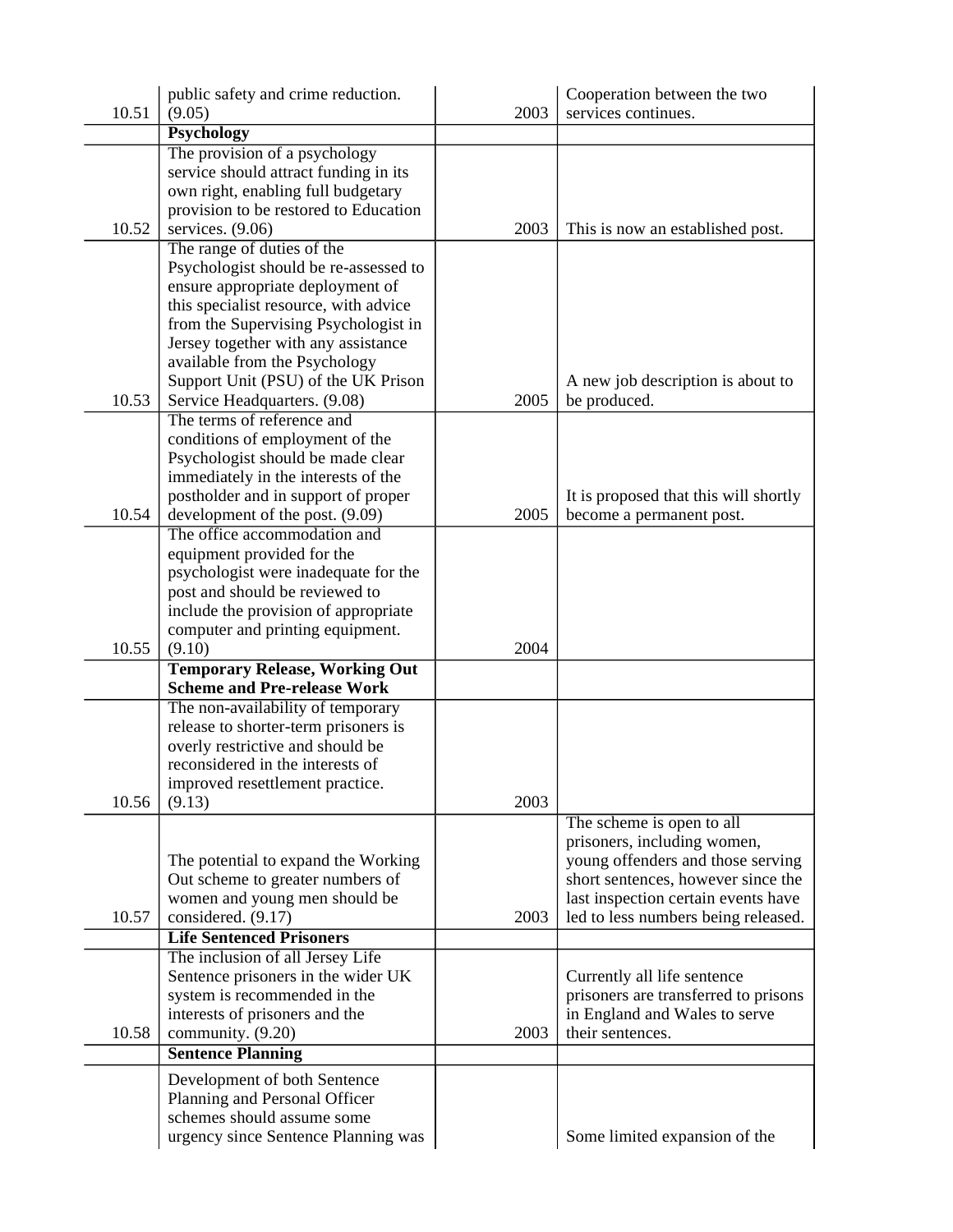| 10.59  | non-existant in the cases of adult<br>male prisoners and had enjoyed only<br>a limited introduction in the Female<br>Unit. (9.22)         | Partially<br>Achieved | scheme to the female wing and<br>enhanced male wing; lack of staff<br>resources prevents a greater<br>expansion. |
|--------|-------------------------------------------------------------------------------------------------------------------------------------------|-----------------------|------------------------------------------------------------------------------------------------------------------|
|        | The sentence planning system for<br>those in the Young Offender Unit<br>should be strengthened and the<br>Probation and Aftercare Service |                       |                                                                                                                  |
|        | should make a contribution at all<br>stages of the sentence. Record<br>keeping should be improved, with all                               |                       |                                                                                                                  |
|        | information relating to a young<br>person being held in one case file<br>easily accessible to all unit staff.                             |                       |                                                                                                                  |
| 10.60. | (9.29)                                                                                                                                    | 2004                  |                                                                                                                  |
|        | <b>The Probation and Aftercare</b>                                                                                                        |                       |                                                                                                                  |
|        | <b>Service</b>                                                                                                                            |                       |                                                                                                                  |
|        | Consideration should be given to the                                                                                                      |                       |                                                                                                                  |
|        | secondment of a Probation Officer                                                                                                         |                       |                                                                                                                  |
|        | into the prison in order to promote                                                                                                       |                       |                                                                                                                  |
|        | joint working, especially on Offender<br>Behaviour programmes and aftercare                                                               |                       |                                                                                                                  |
| 10.61  | arrangements. (9.35)                                                                                                                      | 2004                  |                                                                                                                  |
|        | Consideration should be given to                                                                                                          |                       |                                                                                                                  |
|        | some community disposals                                                                                                                  |                       |                                                                                                                  |
|        | incorporating an Offending                                                                                                                |                       | Lack of resources have prevented                                                                                 |
|        | Behaviour groupwork component to                                                                                                          |                       | the expansion of the offending                                                                                   |
| 10.62  | be undertaken at the prison. (9.35)                                                                                                       | Not achieved          | behaviour programmes.                                                                                            |
|        | The development of differential                                                                                                           |                       |                                                                                                                  |
|        | levels of prison service                                                                                                                  |                       |                                                                                                                  |
|        | accommodation in parallel with non-                                                                                                       |                       | Proposals will be put forward for                                                                                |
|        | custodial provisions should be                                                                                                            |                       | alternative less secure                                                                                          |
| 10.63  | considered. (9.36)                                                                                                                        | Not achieved          | accommodation.                                                                                                   |
|        | Specific consideration should be<br>given to the development of a lower                                                                   |                       |                                                                                                                  |
|        | security, hostel-type provision to                                                                                                        |                       |                                                                                                                  |
|        | house those approved for the                                                                                                              |                       |                                                                                                                  |
|        | Working Out scheme who, by                                                                                                                |                       |                                                                                                                  |
|        | definition, no longer need the full                                                                                                       |                       | Proposals will be put forward for                                                                                |
|        | containment of inner prison                                                                                                               |                       | alternative less secure                                                                                          |
| 10.64  | accommodation. (9.37)                                                                                                                     | Not achieved          | accommodation.                                                                                                   |
|        | The use of Electronic Surveillance                                                                                                        |                       |                                                                                                                  |
|        | (Tagging) should be considered as a                                                                                                       |                       |                                                                                                                  |
|        | means of reducing the custodial<br>population at remand hearings or                                                                       |                       |                                                                                                                  |
|        | early release stages of custodial                                                                                                         |                       |                                                                                                                  |
| 10.65  | sentences. (9.38)                                                                                                                         | 2003                  | TRMS introduced                                                                                                  |
|        | In respect of Electronic Surveillance,                                                                                                    |                       |                                                                                                                  |
|        | we suggest that consideration be                                                                                                          |                       |                                                                                                                  |
|        | given to the role which the Honorary                                                                                                      |                       | TRMS includes views of the                                                                                       |
|        | Police might play in the                                                                                                                  |                       | Honorary Police but they are not                                                                                 |
|        | administration and control of such                                                                                                        |                       | otherwise involved in its                                                                                        |
| 10.66  | provision. (9.39)                                                                                                                         | 2003                  | operation.                                                                                                       |
|        | Further consideration and review of                                                                                                       |                       |                                                                                                                  |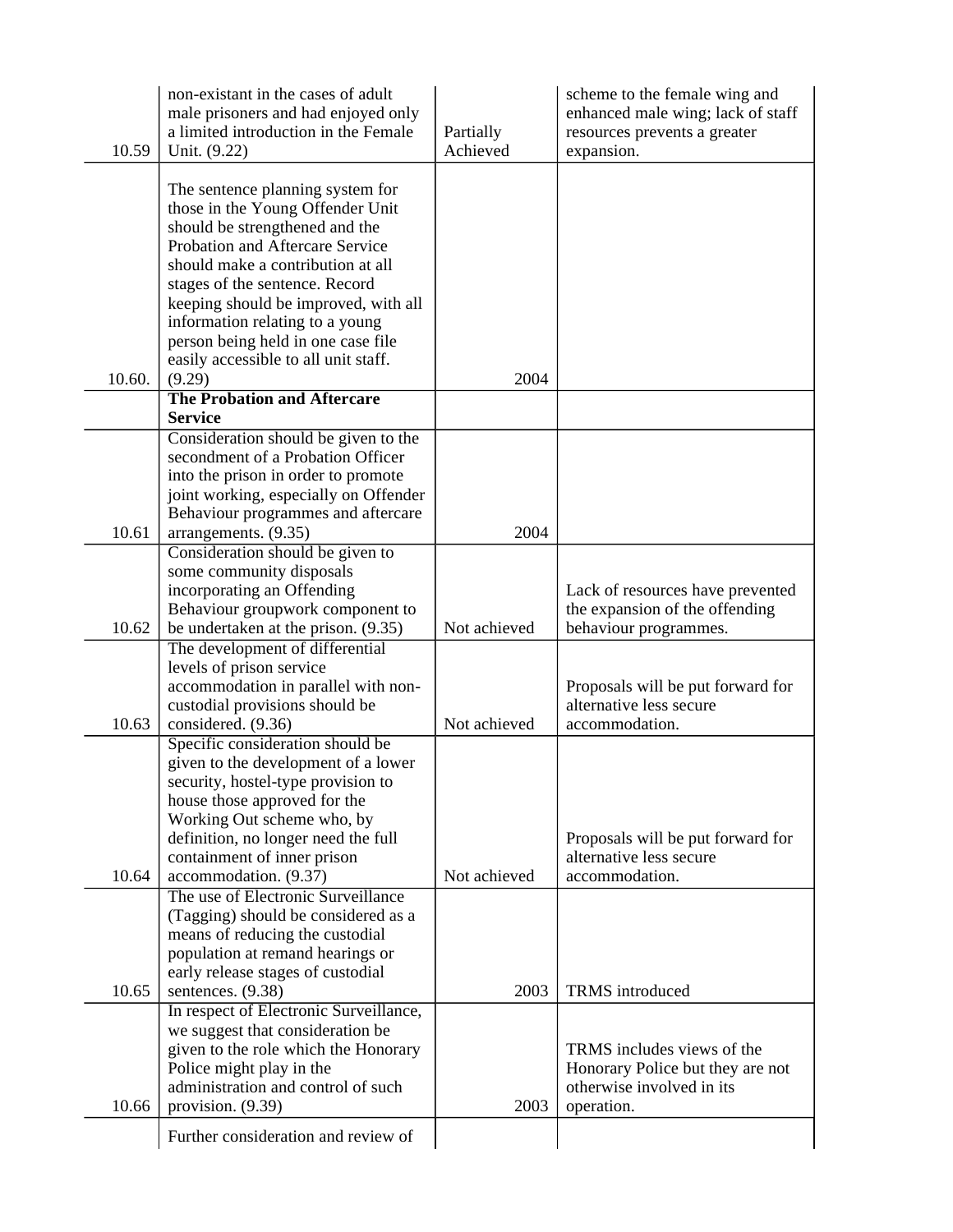|                | the formal relationship between the                                       |              |                                                                         |
|----------------|---------------------------------------------------------------------------|--------------|-------------------------------------------------------------------------|
|                | Prison Service and Probation and                                          |              |                                                                         |
|                | Aftercare Service in Jersey is                                            | Partially    | Currently there is no SLA (or                                           |
| 10.67          | recommended. (9.40)                                                       | Achieved     | similar) in place.                                                      |
|                | Consideration should be given to the                                      |              |                                                                         |
|                | development of a Sex Offender                                             |              |                                                                         |
|                | Register; and to the introduction of                                      |              |                                                                         |
|                | an Automatic Conditional Release                                          |              |                                                                         |
|                | scheme for adult male and female                                          |              |                                                                         |
|                | prisoners; and that these should be<br>without prejudice to the issues of |              | Both remain under consideration                                         |
|                | Parole and Electronic Surveillance to                                     | Partially    | but await approval from the Law                                         |
| 10.68          | which we also referred earlier. (9.43)                                    | Achieved     | Officers Department.                                                    |
|                | he use of prisons in the United Kingdom                                   |              |                                                                         |
| <b>ainland</b> |                                                                           |              |                                                                         |
|                |                                                                           |              |                                                                         |
|                | The possibility that charges to the                                       |              |                                                                         |
|                | States of Jersey Prison Service for                                       |              | Details of how the charges are                                          |
|                | UK prison placements exceeded the                                         |              | raised has been provided showing                                        |
|                | actual costs should be investigated.                                      |              | that Jersey pays the actual costs                                       |
| 10.69          | (9.46)                                                                    | 2004         | (including overheads).                                                  |
|                | On current year's calculations, the                                       |              |                                                                         |
|                | projected annual cost of lodging                                          |              |                                                                         |
|                | prisoners in the UK amounted to                                           |              | Plans are in place to reduce the                                        |
|                | something in the region of                                                |              | number of prisoners transferred                                         |
|                | £1,000,000 and this arrangement                                           |              | from Jersey at the prison's request                                     |
| 10.70.         | should be closely examined. (9.48)                                        | 2004         | (and hence reduce the cost).                                            |
|                | Consideration should be given to                                          |              |                                                                         |
|                | legislative change to incorporate                                         |              |                                                                         |
|                | release on parole into Jersey law and                                     |              |                                                                         |
|                | in this event to consider a system<br>whereby UK citizens, convicted and  |              | Considered but this would require<br>considerable legislative change in |
|                | sentenced in Jersey, should be                                            |              | Jersey and any other jurisdiction                                       |
|                | automatically transferred to serve                                        |              | involved in receiving prisoners                                         |
|                | their sentence in UK prisons without                                      |              | from Jersey and is felt not to be                                       |
| 10.71          | detriment. (9.48)                                                         | 2004         | practical.                                                              |
|                | To the Governor                                                           |              |                                                                         |
|                | <b>Reception</b>                                                          |              |                                                                         |
|                | All new receptions should be issued                                       |              |                                                                         |
|                | with the Compact information pack                                         |              |                                                                         |
|                | and given verbal information about                                        |              |                                                                         |
|                | what is going to happen in their first                                    |              |                                                                         |
|                | day or night following reception.                                         | Partially    | Some information is given to all                                        |
| 10.72          | (2.11)                                                                    | Achieved     | new receptions.                                                         |
|                | The use of singleton Officers to                                          |              |                                                                         |
|                | conduct strip searches, leaving them                                      |              |                                                                         |
|                | open to allegations of misconduct or                                      |              |                                                                         |
|                | assault by prisoners, should cease.                                       |              |                                                                         |
| 10.73          | (2.15)                                                                    | Not achieved | Lack of staff.                                                          |
|                | Due to insufficient space in the                                          |              |                                                                         |
|                | Women's and Vulnerable Prisoners'                                         |              |                                                                         |
|                | units to properly conduct strip                                           |              | Second phase of redevelopment in                                        |
|                | searches, the use of alternative areas                                    |              | 2006 will provide an opportunity                                        |
| 10.74          | should be considered. (2.15)                                              | Not achieved | to re-assess use of accommodation                                       |
|                | Prisoners should be routinely asked                                       |              |                                                                         |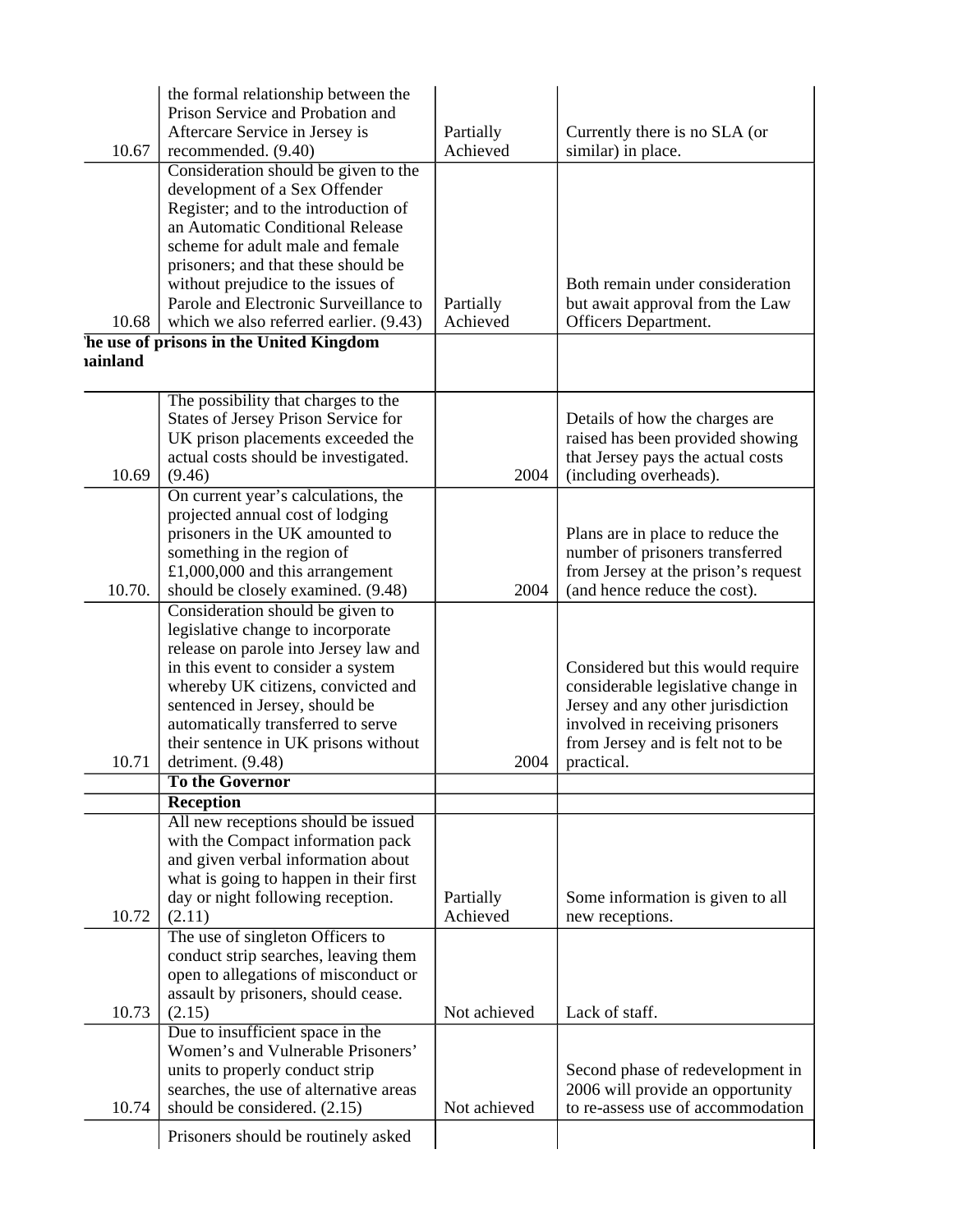|        | whether it is their first time in prison<br>as part of their initial reception                                                                               |              |                                                                     |
|--------|--------------------------------------------------------------------------------------------------------------------------------------------------------------|--------------|---------------------------------------------------------------------|
| 10.75  | procedures. (2.16)                                                                                                                                           | 2003         |                                                                     |
|        | All prisoner should be given the                                                                                                                             |              |                                                                     |
|        | opportunity to make a telephone call                                                                                                                         |              |                                                                     |
| 10.76  | on the day of reception. $(2.17)$                                                                                                                            | 2003         |                                                                     |
|        | <b>First Night</b>                                                                                                                                           |              |                                                                     |
|        | Consideration should be given to the<br>establishment of an earlier cut off<br>time (for Receptions) to enable staff<br>to ensure prisoners are able to make |              |                                                                     |
| 10.77  | telephone calls and have showers.<br>(2.21)                                                                                                                  | 2003         |                                                                     |
|        | We suggest that the prison considers                                                                                                                         |              |                                                                     |
| 10.78  | issuing an induction tape giving basic<br>information about services, facilities<br>and routines of the establishment.<br>(2.26)                             | Not achieved | Lack of resources.                                                  |
|        |                                                                                                                                                              |              | The second phase of                                                 |
|        |                                                                                                                                                              |              | redevelopment due for completion                                    |
|        |                                                                                                                                                              |              | in 2006 will provide an                                             |
|        | The initial location of women in an                                                                                                                          |              | opportunity to re-assess the use of                                 |
|        | eight-bed dormitory is too large a                                                                                                                           |              | all accommodation across the                                        |
|        | group in which to place Receptions                                                                                                                           |              | establishment. There remains a                                      |
| 10.79  | and the numbers housed in dormitory<br>conditions should be reduced. (2.31)                                                                                  | Not achieved | commitment to improve the living<br>conditions for women prisoners. |
|        | <b>Induction</b>                                                                                                                                             |              |                                                                     |
|        | Prisoners should receive and be                                                                                                                              |              | Lack of resources, although as a                                    |
|        | helped to understand detailed                                                                                                                                |              | result of a re-profiling exercise                                   |
|        | information on prison life through a                                                                                                                         |              | carried out in 2005 it is hoped that                                |
|        | comprehensive, multi-disciplinary,                                                                                                                           |              | more staff will be provided to                                      |
| 10.80. | induction programme. (2.35)                                                                                                                                  | Not achieved | enable this to begin.                                               |
|        | We urge that the practice of holding                                                                                                                         |              |                                                                     |
| 10.81  | new receptions in relative isolation<br>be discontinued immediately. (2.36)                                                                                  | 2003         |                                                                     |
|        | <b>Accommodation</b>                                                                                                                                         |              |                                                                     |
|        | The installation of a card telephone                                                                                                                         |              |                                                                     |
|        | on the Young Offender Wing should                                                                                                                            |              |                                                                     |
| 10.82  | be an urgent priority. (3.33)                                                                                                                                | 2003         |                                                                     |
|        | <b>Clothing and Possessions</b>                                                                                                                              |              |                                                                     |
|        |                                                                                                                                                              |              | Lack of resources, although as a                                    |
|        |                                                                                                                                                              |              | result of a re-profiling exercise                                   |
|        | All stored property should be placed                                                                                                                         |              | carried out in 2005 it is hoped that                                |
| 10.83  | in sealed bags with an identifiable<br>seal. (3.50, 2.18)                                                                                                    | Not achieved | more staff will be provided to<br>enable this to begin.             |
|        | All prisoners should be issued with a                                                                                                                        |              |                                                                     |
|        | lockable storage box or cupboard so                                                                                                                          |              |                                                                     |
|        | that they can ensure the security of                                                                                                                         |              |                                                                     |
| 10.84  | their in-possession property. $(3.51)$                                                                                                                       | Not achieved |                                                                     |
|        | <b>Hygiene</b>                                                                                                                                               |              |                                                                     |
|        | Women were only allowed a hair                                                                                                                               |              |                                                                     |
|        | removal cream and this                                                                                                                                       |              |                                                                     |
|        | discriminatory rule should be                                                                                                                                |              |                                                                     |
|        | reviewed and razors should be issued                                                                                                                         |              |                                                                     |
|        | to all prisoners unless it is felt to be                                                                                                                     |              |                                                                     |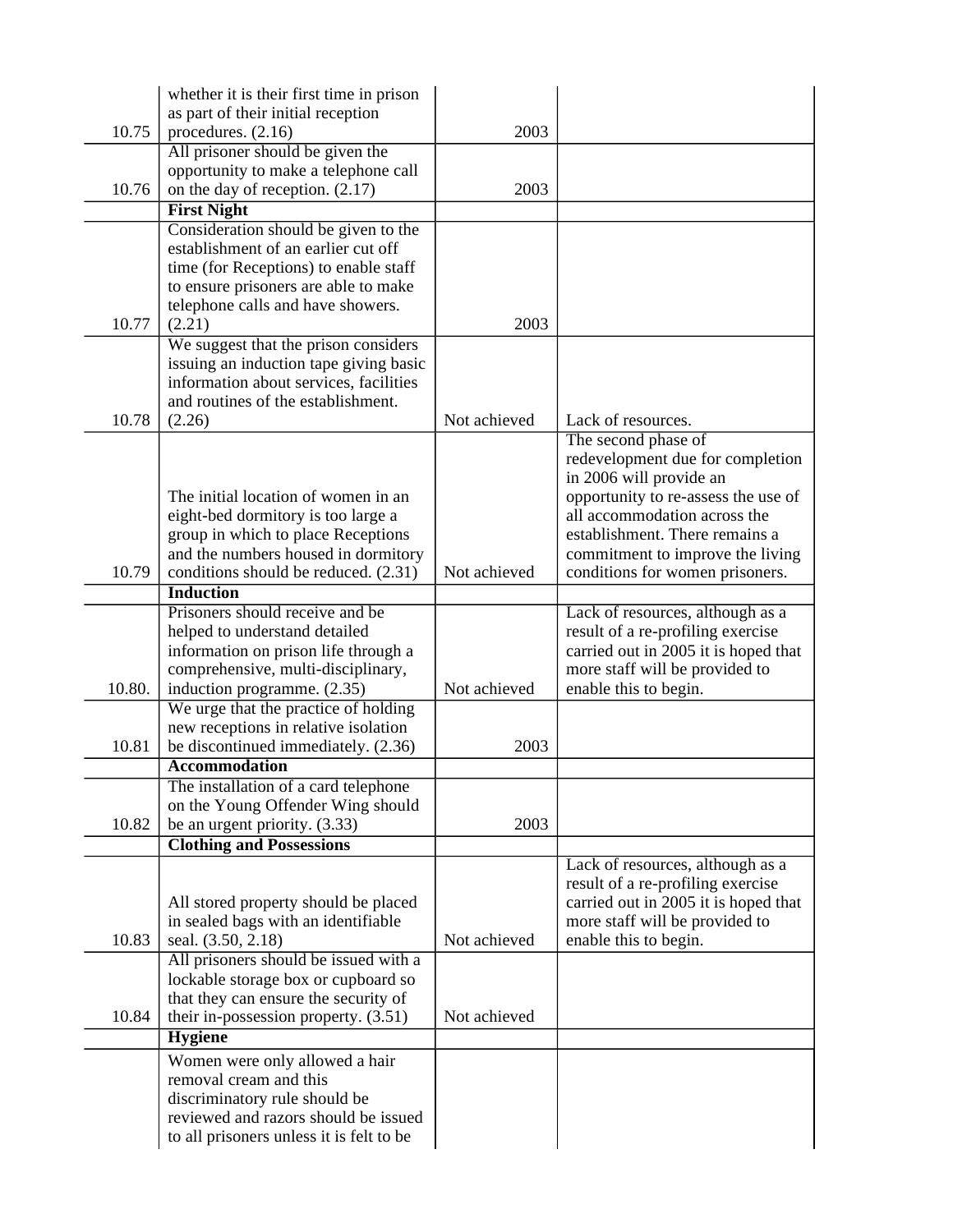|        | unsafe following an individual risk                                        |              |                                    |
|--------|----------------------------------------------------------------------------|--------------|------------------------------------|
| 10.85  | assessment. $(3.53)$                                                       | 2003         |                                    |
|        | Prisoners from the VPU should be                                           |              |                                    |
|        | allowed more access to showers.                                            |              |                                    |
| 10.86  | (3.55)                                                                     | 2004         |                                    |
|        | Colour coding of cleaning equipment                                        |              |                                    |
|        | should be implemented throughout                                           |              |                                    |
|        | the establishment without delay to                                         |              | Lack of resources to develop and   |
| 10.87  | avoid cross-contamination. (3.58)                                          | Not achieved | monitor a revised system.          |
|        | <b>Anti-bullying</b>                                                       |              |                                    |
|        | A timetable had been set out for                                           |              |                                    |
|        | implementation of the Anti-bullying                                        |              |                                    |
|        | policy across the whole                                                    |              |                                    |
|        | establishment. Local prison                                                |              |                                    |
|        | management should review progress                                          |              | Active consideration is underway   |
|        | and set a date for the policy to                                           |              | to establish a policy following a  |
|        | become operational throughout La                                           |              | local survey that was conducted in |
| 10.88  | Moye. (4.02)                                                               | Not achieved | Spring 2005.                       |
|        | <b>Substance Use</b>                                                       |              |                                    |
|        | The reasons for naming remand                                              |              |                                    |
|        | (including unconvicted) prisoners to                                       |              |                                    |
|        | the BoV were unclear and the level                                         |              |                                    |
|        | of disclosure of personal information                                      |              |                                    |
|        | by the prison to third parties should                                      |              |                                    |
| 10.89  | be reviewed. (4.03)                                                        | 2004         |                                    |
|        | Prison Management should take                                              |              |                                    |
|        | steps to ensure the Drug Strategy is                                       |              |                                    |
|        | making effective use of resources,                                         |              |                                    |
|        | that initiatives are co-ordinated and                                      |              |                                    |
|        | mutually supportive and that areas of                                      |              |                                    |
|        | unmet need are identified and                                              |              |                                    |
|        | addressed. These include: A clear job                                      |              |                                    |
|        | description for the role of the                                            |              |                                    |
|        | prison's Drug Strategy Co-ordinator.                                       |              |                                    |
|        | The establishment of a Drug Strategy                                       |              |                                    |
|        | Group (DSG) with representation                                            |              |                                    |
|        | from all relevant community                                                |              |                                    |
|        | agencies and departments within the                                        |              |                                    |
|        | prison. This should meet regularly                                         |              |                                    |
|        | and be charged with the                                                    |              |                                    |
|        | implementation of the Drug Strategy.<br>The development of a comprehensive |              |                                    |
|        | Drug Strategy document which                                               |              |                                    |
|        | defines the various initiatives in                                         |              |                                    |
|        | education, prevention and treatment                                        |              |                                    |
|        | within the prison. This should                                             |              |                                    |
|        | include an action plan and key targets                                     |              |                                    |
|        | for the coming year. Clear review                                          |              |                                    |
|        | systems that monitor both inputs and                                       |              |                                    |
|        | outcomes of the various initiatives.                                       | Partially    | The draft Drug Strategy has just   |
| 10.90. | (4.05)                                                                     | Achieved     | been completed.                    |
|        | In respect of drug using prisoners,                                        |              |                                    |
|        | prescribing decisions should be made                                       |              |                                    |
|        | according to individual need rather                                        |              |                                    |
| 10.91  | than to a standard formula. (4.06)                                         | 2003         |                                    |
|        |                                                                            |              |                                    |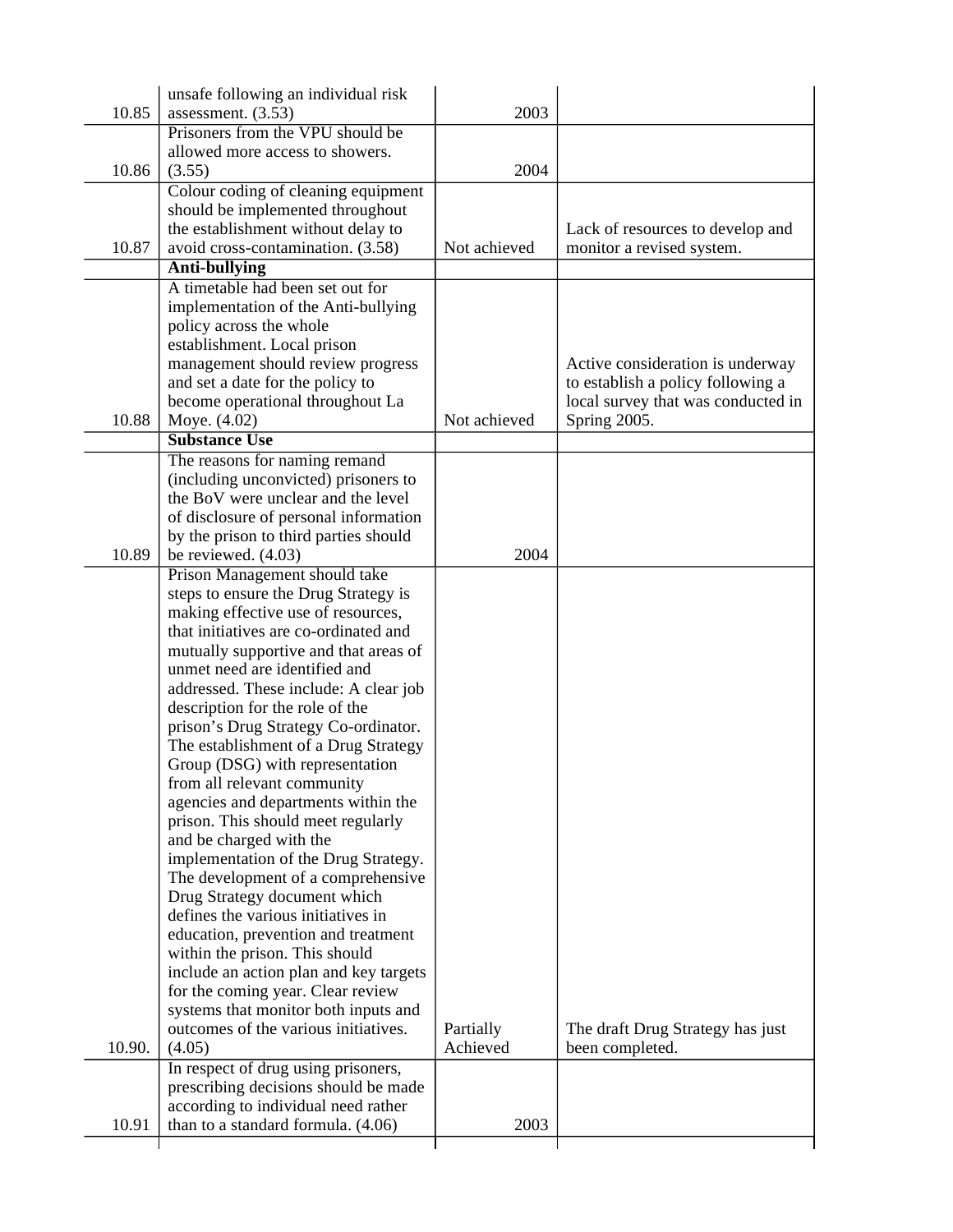|         | Health care staff should liaise with      |              |                                      |
|---------|-------------------------------------------|--------------|--------------------------------------|
|         | the Community Alcohol and Drug            |              |                                      |
|         | Service to develop new guidelines         |              | Dialogue is continuing to consider   |
|         | for the detoxification and treatment      |              | changes to our policy as a result of |
|         | of those with substance misuse            |              | the Scrutiny Report on Drug          |
| 10.92   | problems. $(4.06)$                        | 2003         | Abuse.                               |
|         | A standard assessment tool should be      |              |                                      |
|         | adopted to assist in identifying and      |              |                                      |
|         | meeting the needs of individual           |              |                                      |
| 10.93   | prisoners. (4.09)                         | 2003         |                                      |
|         | <b>Race Relations and Foreign</b>         |              |                                      |
|         | <b>Nationals</b>                          |              |                                      |
|         | <b>Central Race Relations and Foreign</b> |              |                                      |
|         | Nationals Liaison Officers should be      |              |                                      |
|         | appointed and trained to act as points    |              |                                      |
|         | of reference and to provide support to    |              |                                      |
|         | all prisoners from minority ethnic        |              |                                      |
|         |                                           |              | A RRLO has been appointed but        |
|         | groups and for Foreign Nationals.         | Partially    | lack of staff resources prevents     |
| 10.94   | (4.19)                                    | Achieved     | much expansion of this role.         |
|         | A multi-disciplinary forum,               |              |                                      |
|         | including members from relevant           |              |                                      |
|         | outside organisations, should be set      |              |                                      |
|         | up to provide a setting where Race        |              |                                      |
|         | Relations and the specific needs of       |              |                                      |
|         | Foreign Nationals and prisoners from      |              |                                      |
|         | minority ethnic groups can be             |              |                                      |
| 10.95   | addressed. (4.19)                         | Not achieved | Lack of management resources.        |
|         | There did not appear to be any            |              |                                      |
|         | refresher training in Race Relations      |              |                                      |
|         | taking place and this should be           |              |                                      |
| 10.96   | implemented. (4.20)                       | Not achieved | Lack of resources.                   |
|         | The issue of victimisation because of     |              |                                      |
|         | race or ethnicity should be addressed     |              |                                      |
|         | through staff and prisoners training      |              |                                      |
| 10.97   | to promote racial awareness. (4.21)       | Not achieved | Lack of resources                    |
|         | The establishment should consider         |              |                                      |
|         | ways of readily accessing                 |              |                                      |
|         | independent translation and               | Partially    | Consideration is being given to      |
| 10.98   | interpretation services. (4.23)           | Achieved     | links to 'Language Line'.            |
|         | Any staff involved in investigating       |              |                                      |
|         | complaints of racial discrimination       |              |                                      |
|         | should be competent to do so and          |              |                                      |
| 10.99   | receive effective support. (4.26)         | 2003         |                                      |
|         | <b>Suicide Prevention and Self-Harm</b>   |              |                                      |
|         | <b>Reduction</b>                          |              |                                      |
|         | Steps should be taken to ensure that      |              |                                      |
|         | every member of staff appreciates         |              |                                      |
|         | that understanding and reducing the       |              |                                      |
|         | risk of suicide is everybody's            |              |                                      |
| 10.100. | concern. (4.29)                           | 2003         |                                      |
|         | Refresher training in suicide and self-   |              |                                      |
|         | harm awareness should be given to         |              |                                      |
|         | all staff at least once in every year     |              | Lack of staff resources although it  |
|         | following the year of appointment.        |              | was undertaken by the recent new     |
| 10.102  | (4.30)                                    | Not achieved | entrant prison officers.             |
|         |                                           |              |                                      |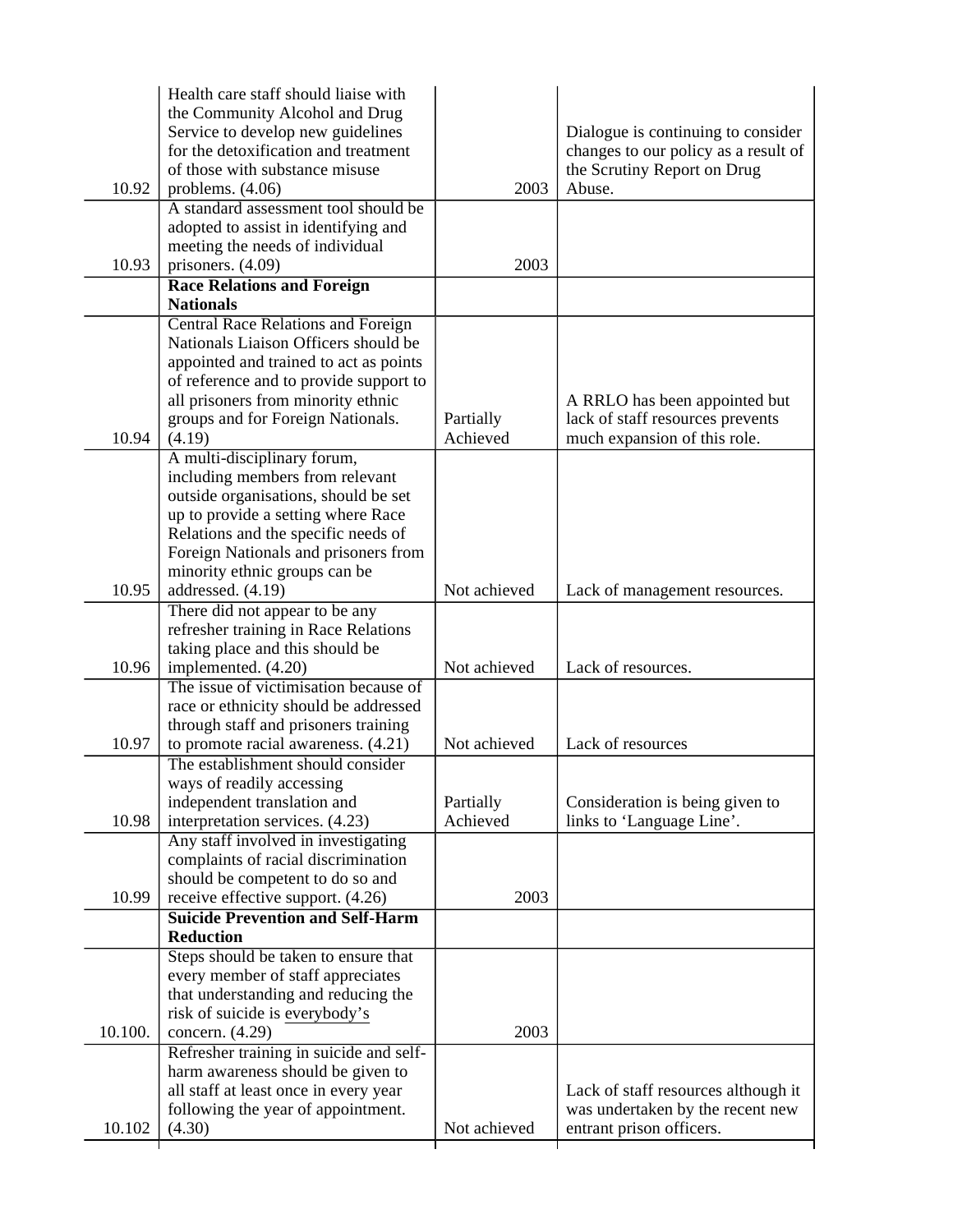|         | Alternative, more detailed,<br>observation and reporting should be<br>adopted in relation to F2052SH cases |              | New procedures being considered                            |
|---------|------------------------------------------------------------------------------------------------------------|--------------|------------------------------------------------------------|
| 10.102  | and the guidelines amended<br>accordingly. (4.31)                                                          | 2005         | as part of the ongoing review of<br>procedures.            |
|         | Suicide Awareness Group meetings<br>should be held at least bi-monthly                                     |              |                                                            |
|         | with dates being formally planned                                                                          |              |                                                            |
|         | ahead to ensure full and                                                                                   | Partially    | Meetings are held quarterly since                          |
| 10.103  | representative attendance. (4.32)                                                                          | Achieved     | the end of 2004.                                           |
|         | <b>Security</b>                                                                                            |              |                                                            |
|         | A number of managers should be                                                                             |              |                                                            |
|         | trained in the management of serious                                                                       |              |                                                            |
| 10.104  | incidents. (5.07)                                                                                          | Not achieved | Lack of staff resources.                                   |
| 10.105  | Contingency plans should be<br>regularly tested. (5.07)                                                    | Not achieved | Lack of staff resources,<br>particularly management staff. |
|         | <b>Use of Force</b>                                                                                        |              |                                                            |
|         | When locating a prisoner in a special                                                                      |              |                                                            |
|         | cell, a checklist of action to be taken                                                                    |              |                                                            |
|         | should be fixed to the outer side of                                                                       |              |                                                            |
|         | the cell door to provide an aide-                                                                          |              |                                                            |
|         | memoire for staff and ensure full                                                                          |              |                                                            |
| 10.106  | compliance with procedures. (5.14)                                                                         | 2002         |                                                            |
|         | <b>Prisoner Disciplinary Procedures</b><br>Written notice of any disciplinary                              |              |                                                            |
|         | charge should be given to the                                                                              |              |                                                            |
|         | prisoner at least 24 hours before the                                                                      |              | Lack of management resources to                            |
| 10.107  | hearing. $(5.18)$                                                                                          | Not achieved | devise revised procedures.                                 |
|         | <b>Incentives and Earned Privileges</b>                                                                    |              |                                                            |
|         | <b>Scheme</b>                                                                                              |              |                                                            |
|         | A proper Incentives and Earned                                                                             |              |                                                            |
|         | Privileges Scheme should be put in                                                                         |              |                                                            |
| 10.108  | place for women. (3.25)<br>Senior management should give                                                   | 2003         |                                                            |
|         | priority to the development of IEP                                                                         |              | Lack of management resources to                            |
| 10.109  | schemes. (5.20)                                                                                            | Not achieved | devise revised procedures.                                 |
|         | Senior management should review                                                                            |              |                                                            |
|         | the IEP scheme for male prisoners to                                                                       |              |                                                            |
|         | ensure that all those eligible for the                                                                     |              |                                                            |
|         | Enhanced level are placed on it                                                                            |              |                                                            |
|         | without undue delay. This should<br>include those who are unconvicted                                      |              |                                                            |
|         | and those serving sentences of less                                                                        | Partially    | Some attention is paid to ensure                           |
| 10.110. | than 18 months. $(5.23)$                                                                                   | Achieved     | the fair operation of the scheme.                          |
|         | <b>Vulnerable Prisoner Unit</b>                                                                            |              |                                                            |
|         | (including provision for sex                                                                               |              |                                                            |
|         | offenders)                                                                                                 |              |                                                            |
|         | There was absolutely no systematic                                                                         |              |                                                            |
|         | and effective casework intervention<br>to address the needs of VPU                                         |              |                                                            |
|         | prisoners nor any visible attempt to                                                                       |              |                                                            |
|         | transfer them to normal location in                                                                        |              |                                                            |
|         | the prison and both issues should                                                                          |              | Lack of staff resources to devise                          |
| 10.111  | receive urgent remedial action. (5.24)                                                                     | Not achieved | systems to support such a policy.                          |
|         | <b>Child Protection</b>                                                                                    |              |                                                            |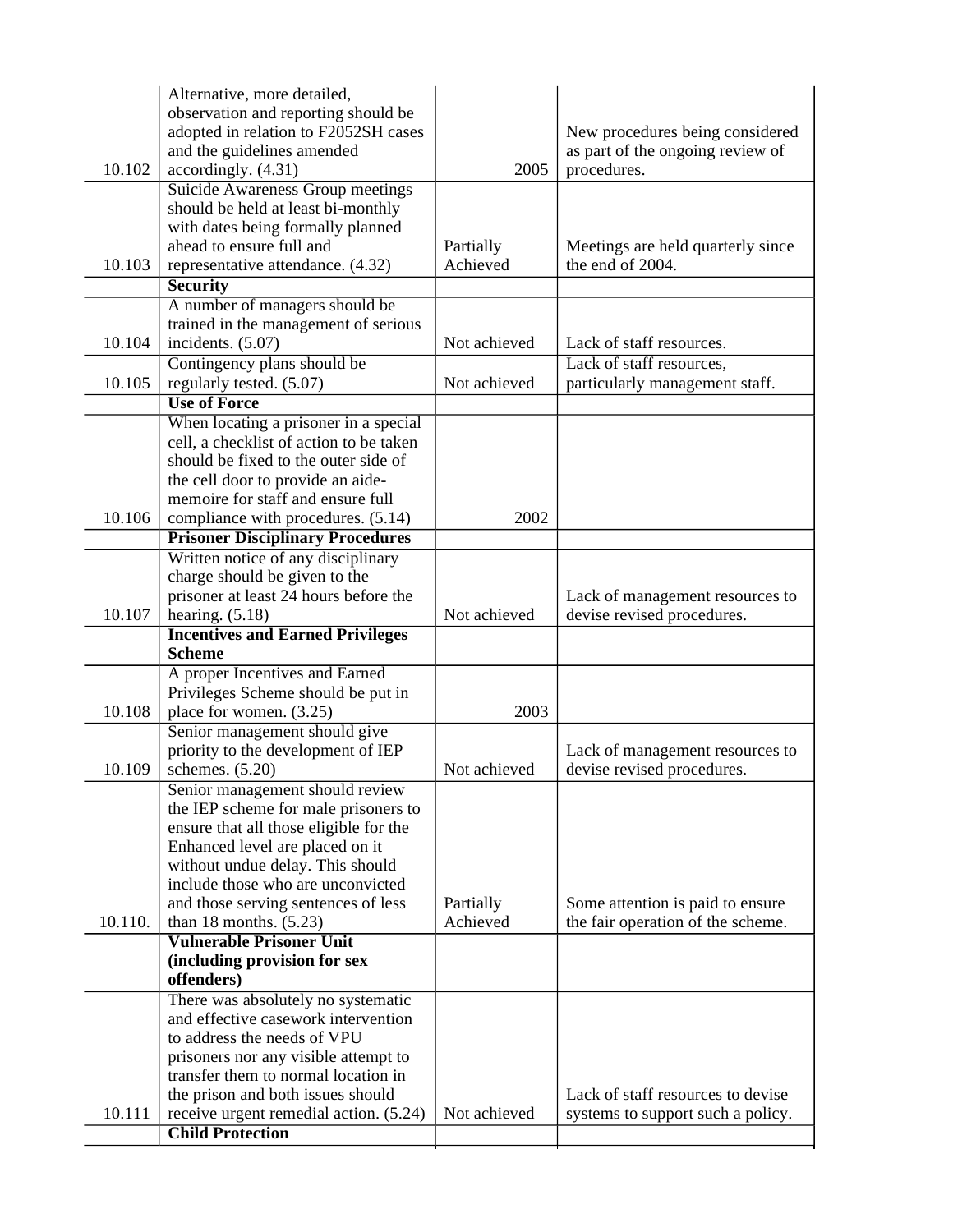| 10.112  | The offer of training from the Jersey<br><b>Child Protection Committee should</b><br>be taken up with urgency and the<br>prison should itself be represented at<br>a senior level on the Child Protection<br>Committee. (5.29) | Partially<br>Achieved | A Child Protection Officer has<br>been appointed who has received<br>some training but there is no<br>senior level representation.                                                    |
|---------|--------------------------------------------------------------------------------------------------------------------------------------------------------------------------------------------------------------------------------|-----------------------|---------------------------------------------------------------------------------------------------------------------------------------------------------------------------------------|
|         | <b>Health Care</b>                                                                                                                                                                                                             |                       |                                                                                                                                                                                       |
| 10.113  | The need for clerical support to the<br>Health Care service should be<br>reviewed. (6.06)                                                                                                                                      | Partially<br>Achieved | It has been reviewed and found to<br>be needed but there are<br>insufficient resources available to<br>provide such support.                                                          |
| 10.114  | The introduction of a clinical<br>computing system should be<br>considered. (6.07)                                                                                                                                             | Partially<br>Achieved | A stand alone computer is<br>provided but we are awaiting the<br>new computer system to enable a<br>more up to date system.                                                           |
| 10.115  | We suggest that consideration is<br>given to displaying more leaflets<br>about women's health. (6.08)                                                                                                                          | 2003                  |                                                                                                                                                                                       |
| 10.116  | The safety of cells to accommodate<br>disturbed or 'at risk' prisoners should<br>be reviewed. $(6.10)$                                                                                                                         | Partially<br>achieved | Some cells have 24 hour camera<br>coverage.                                                                                                                                           |
| 10.117  | A clinical waste system must be<br>introduced as a matter of urgency.<br>(6.11)                                                                                                                                                | 2002                  |                                                                                                                                                                                       |
| 10.118  | Consideration should be given to<br>developing a triage protocol and to<br>ensuring that any group direction on<br>nurse prescribing meets legal<br>requirements. (6.13)                                                       | Not achieved          | Proposals for health provision at<br>La Moye will shortly be presented<br>to the Home Affairs and Health<br>and Social Services Committees<br>shortly.                                |
|         | <b>Employment and Vocational</b><br><b>Training Provision</b>                                                                                                                                                                  |                       |                                                                                                                                                                                       |
| 10.119  | More work off the residential unit<br>should be provided for women<br>prisoners. (3.24, 7.39)                                                                                                                                  | 2003                  | Some work is provided in the<br>horticultural area.                                                                                                                                   |
| 10.120. | Part of the horticultural area should<br>be made available for female<br>prisoners. $(7.27)$                                                                                                                                   | 2003                  |                                                                                                                                                                                       |
| 10.121  | Opportunities for prisoners to gain<br>work-based qualifications should be<br>introduced. (7.28)                                                                                                                               | Partially<br>Achieved | City and Guilds in Horticulture<br>started at the end of 2004 and<br>discussions continue with<br>Highlands College concerning<br>further developments but fundng<br>concerns remain. |
| 10.122  | Purposeful activities should be linked<br>to prisoners' sentence plans. (7.37)                                                                                                                                                 | Not achieved          | Minimal sentence planning in<br>place and few opportunities for<br>purposeful activities.                                                                                             |
| 10.123  | Work allocation should be based on<br>individual need. (7.37)                                                                                                                                                                  | Not achieved          | Minimal sentence planning in<br>place and few opportunities for<br>purposeful activities.                                                                                             |
| 10.124  | Local management should arrange<br>for an industrial Health and Safety<br>survey to be undertaken by a suitably<br>qualified person and action taken on<br>any recommendations which may<br>result. (7.38)                     | Not achieved          | Insufficient resources to undertake<br>review or to carry out the action<br>that it is known would be<br>necessary following such a<br>review.                                        |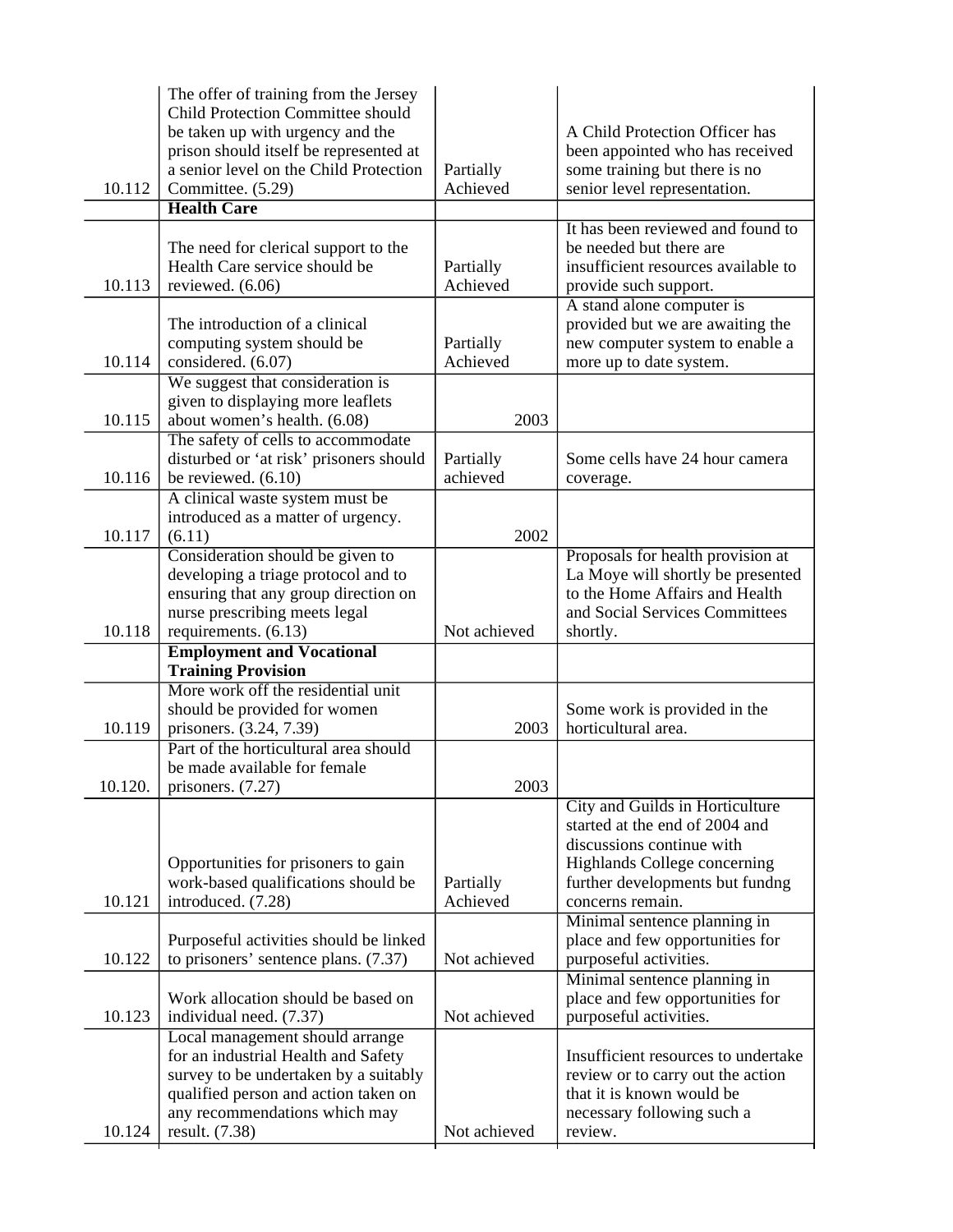|         | <b>Physical Education</b>                |              |                                     |
|---------|------------------------------------------|--------------|-------------------------------------|
|         | The Physical Education Department        |              | The prison does not run an          |
|         | should have a formal input into          |              | induction programme yet.            |
|         | induction programmes for all new         |              | Following re-profiling it is        |
| 10.125  | prisoners. (7.45)                        | Not achieved | intended to introduce this.         |
|         | Consideration should be given to         |              |                                     |
|         | allowing male Physical Education         |              |                                     |
|         | staff to take classes in the Female      | Partially    | Whilst this could be permitted,     |
| 10.126  | Unit. (7.48)                             | Achieved     | lack of staff resources prevent it. |
|         | Physical Education staff have much       |              |                                     |
|         | to contribute to wider elements of the   |              |                                     |
|         | regime and prisoner care and their       |              |                                     |
|         | potential should be developed in this    |              | Re-profiling of staff may provide   |
| 10.127  | way at La Moye. (7.50)                   | Not achieved | an opportunity to develop this.     |
|         | Physical Education staff should be       |              |                                     |
|         | used to train prisoners in first aid and |              | Re-profiling of staff may provide   |
| 10.128  | kinetic lifting techniques. (7.51)       | Not achieved | an opportunity to develop this.     |
|         | <b>Contact with Family and Friends</b>   |              |                                     |
|         | Prisoners should be given a free five-   |              |                                     |
|         | minute phone call or letter in lieu of   |              | This recommendation was             |
| 10.129  | every visit not taken. (4.28)            | 2003         | considered but rejected.            |
|         | Consideration should be given to         |              |                                     |
|         | subsidising telephone calls for          |              |                                     |
|         | Foreign Nationals in circumstances       |              |                                     |
|         | where they are otherwise isolated        |              |                                     |
| 10.130. | from friends or family. (7.61)           | 2002         |                                     |
|         | <b>Catering</b>                          |              |                                     |
|         | Senior management should take steps      |              |                                     |
|         | to improve conditions in the Kitchen     |              |                                     |
|         | to a level that competes favourably      |              |                                     |
|         | with other work opportunities in the     |              |                                     |
| 10.131  | prison. $(8.02)$                         | 2002         |                                     |
|         |                                          |              | Some prisoners do have access to    |
|         | It should be a requirement that all      |              | the Health and Hygiene computer     |
|         | prisoners receive health and safety      |              | package but lack of staff resources |
|         | training before starting work in the     | Partially    | has restricted prisoner access to   |
| 10.132  | Kitchen. (8.03)                          | Achieved     | the package.                        |
|         | Senior management should ensure          |              |                                     |
|         | that all prisoners are able to gain      |              | Once the new kitchen is             |
|         | training and qualifications when         |              | completed in 2006 there will be     |
| 10.133  | working in the kitchen. (8.04)           | Not achieved | the opportunity to pursue this.     |
|         | The whole of the food servery            |              |                                     |
|         | system should be reviewed                |              |                                     |
|         | immediately and the local                |              |                                     |
|         | Environmental Health Officer should      |              |                                     |
|         | be asked to advise on best practice.     |              |                                     |
| 10.134  | (8.05)                                   | 2002         |                                     |
|         | The local Environmental Health           |              |                                     |
|         | Officer should be asked to undertake     |              |                                     |
|         | regular monitoring visits and provide    |              |                                     |
|         | a written report on the findings.        |              |                                     |
| 10.135  | (8.05)                                   | 2002         |                                     |
|         | <b>Prison Shop (Canteen)</b>             |              |                                     |
|         | Consideration should be given to the     |              |                                     |
|         | relocation of the Prison Shop to a       |              |                                     |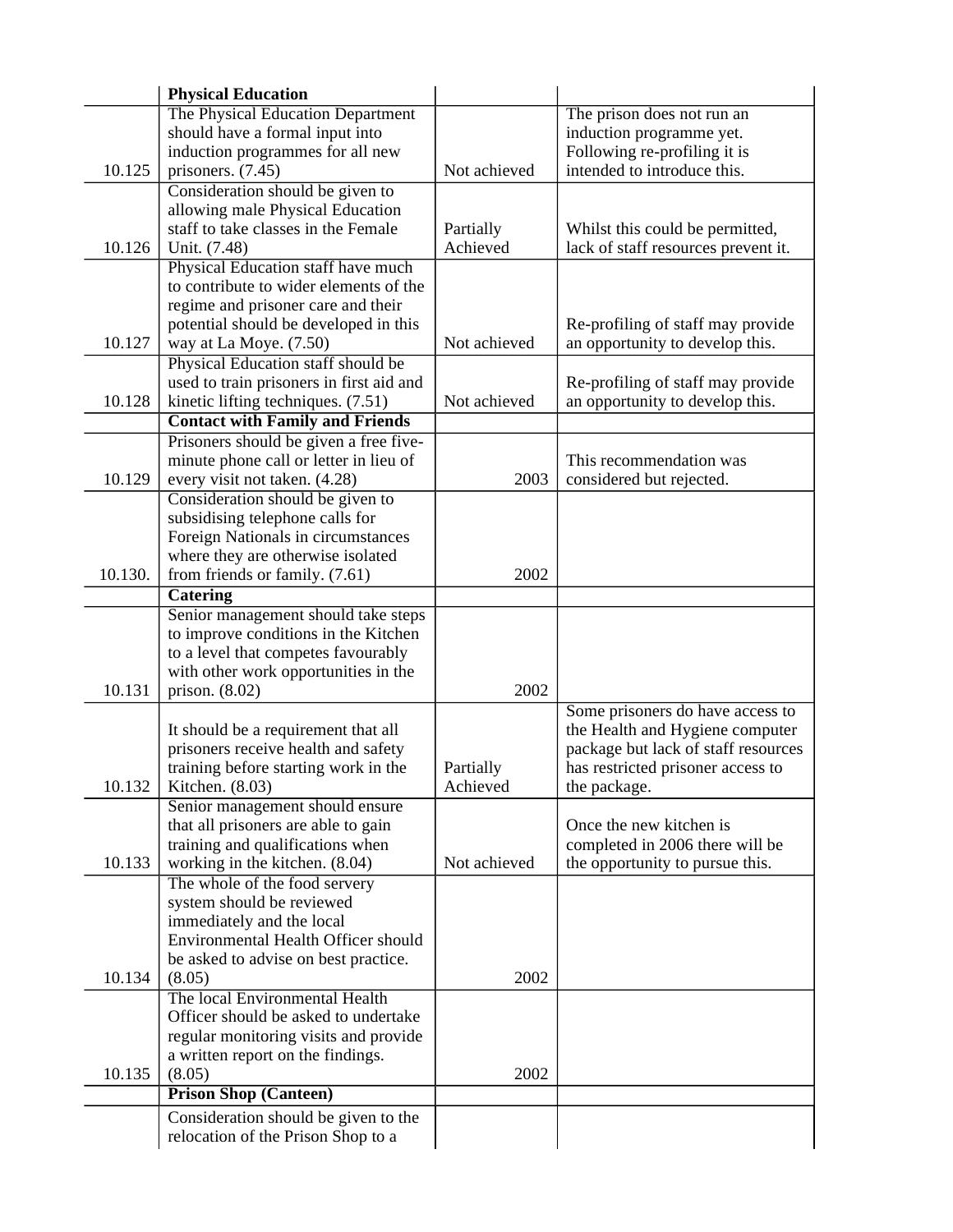|         | more central, ground floor position<br>so it can be visited by more groups of |              |                                                                       |
|---------|-------------------------------------------------------------------------------|--------------|-----------------------------------------------------------------------|
|         | prisoners including women and                                                 |              |                                                                       |
|         | young offenders, and improve access                                           |              |                                                                       |
|         | to allow goods to be taken safely into                                        |              |                                                                       |
| 10.136  | the Shop. $(8.11)$                                                            | 2003         |                                                                       |
|         | The ethnic, cultural and gender needs                                         |              |                                                                       |
|         | of prisoners should be regularly                                              |              |                                                                       |
| 10.137  | assessed and provided for in the                                              | 2003         |                                                                       |
|         | Prison Shop. (8.12)<br>On the occasions when the Canteen                      |              |                                                                       |
|         | Officer is not available, we                                                  |              |                                                                       |
|         | recommend that reception packs for                                            |              |                                                                       |
|         | smokers and non-smokers should be                                             |              |                                                                       |
|         | on offer in Reception containing                                              |              |                                                                       |
|         | tobacco and phone cards as                                                    |              |                                                                       |
| 10.138  | appropriate. (8.14)                                                           | 2003         |                                                                       |
|         | Personal Officers should not be<br>allowed to make special purchase for       |              |                                                                       |
|         | prisoners, as this system could leave                                         |              | Due to the relationships between                                      |
|         | Officers open to intimidation or                                              |              | prisoners and staff there is some                                     |
|         | corruption. All special purchases                                             |              | limited purchasing undertaken by                                      |
|         | should be ordered through the                                                 | Partially    | staff but this is coordinated and                                     |
| 10.139  | Canteen. (8.17)                                                               | Achieved     | approved on a case-by-case basis.                                     |
|         | More use should be made of                                                    |              |                                                                       |
|         | catalogue ordering facilities for<br>goods not available in the Canteen.      | Partially    | Some use of catalogue shopping is<br>undertaken but generally not via |
| 10.140. | (8.18)                                                                        | Achieved     | the canteen                                                           |
|         | <b>Prisoner Programmes</b>                                                    |              |                                                                       |
|         |                                                                               |              | Lack of resources to enable such                                      |
|         |                                                                               |              | an analysis to take place and                                         |
|         | A thorough needs analysis should be                                           |              | uncertainty surrounding the                                           |
|         | undertaken to establish the levels of<br>criminogenic and social need in the  |              | funding requirements that would<br>be needed to meet the needs        |
| 10.141  | various sections of the prison. $(9.04)$                                      | Not achieved | identified.                                                           |
|         | <b>Temporary Release, Working Out</b>                                         |              |                                                                       |
|         | <b>Scheme and Pre-release Work</b>                                            |              |                                                                       |
|         | The Temporary Release Officer                                                 |              |                                                                       |
|         | should not be interrupted in this vital                                       |              | The system for temporary release                                      |
|         | area of resettlement work by                                                  |              | has been changed since the                                            |
| 10.142  | deployment to other duties. (9.19)<br><b>Sentence Planning</b>                | 2004         | Inspection.                                                           |
|         | A senior manager should be given a                                            |              |                                                                       |
|         | more visible responsibility to ensure                                         |              |                                                                       |
|         | the proper development of Sentence                                            |              |                                                                       |
| 10.143  | Planning. (9.21)                                                              | 2003         |                                                                       |
|         | We recommend that one case file                                               |              | Most information for sentence                                         |
|         | should be created for each young                                              |              | planning for young offenders is                                       |
|         | male prisoner and located in a secure                                         |              | brought together and held in one<br>file in the room used for the     |
|         | place easily accessible to all staff<br>working on the Young Offender         | Partially    | meetings close to the main YO                                         |
| 10.144  | Unit. (9.28)                                                                  | Achieved     | accommodation.                                                        |
|         |                                                                               |              |                                                                       |
|         |                                                                               |              |                                                                       |
|         | Good sentence planning provides the<br>evidence upon which demands for        |              |                                                                       |